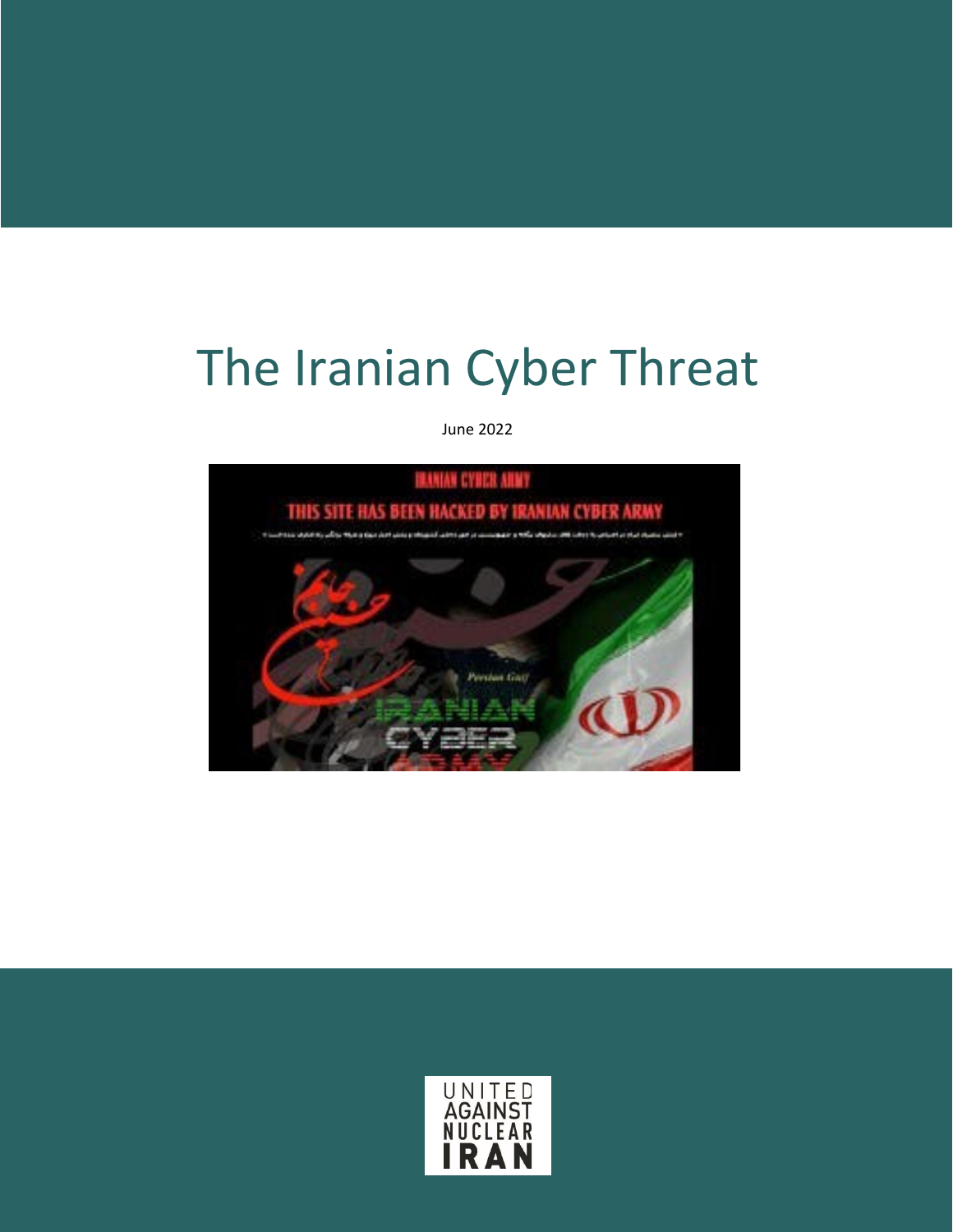

# **Contents**

## <span id="page-1-0"></span>Introduction

In the early morning hours of January 3, 2020, Iran's Islamic Revolutionary Guard Corps (IRGC) Quds Force commander *Qassem Soleimani* was [killed in a U.S. drone strike](https://www.cnn.com/2020/01/02/middleeast/baghdad-airport-rockets/index.html) that targeted his convoy immediately after landing at Baghdad's international airport. Iranian leaders vowed ["harsh retaliation"](https://www.nbcnews.com/news/world/iran-vows-revenge-harsh-retaliation-after-u-s-kills-its-n1109856) for the attack, but while maintaining a [steady pace of provocations](https://www.unitedagainstnucleariran.com/jcpoa/moderation-mythbuster) targeting the U.S. and its allies, Iran has yet to exact its promised revenge. Following its initial response, a ballistic missile attack on U.S. troops stationed at an Iraqi airbase, Iran's Supreme Leader, Ayatollah Ali Khamenei, warned that the attack was merely a ["slap on the face"](https://www.reuters.com/article/us-iraq-security-iran-khamenei/irans-supreme-leader-says-missile-strike-a-slap-on-the-face-for-us-idUSKBN1Z715G) for the U.S. and vowed to continue to confront the U.S. until Iran has expelled its influence from the region. As Iran approached the one-year anniversary of Soleimani's assassination, Khamenei warned the U.S. in December 2020 that Iran remains bent on revenge, [stating,](https://english.khamenei.ir/news/8203/Martyr-Soleimani-is-a-champion-of-the-Iranian-nation-and-of-the) "Both those who ordered his assassination and the assassins themselves should know that we will take our revenge in due time – at the proper time."

#### <span id="page-1-1"></span>Cyber Retaliation

The U.S. national security apparatus has cautioned that one avenue for retaliation Iran is likely to pursue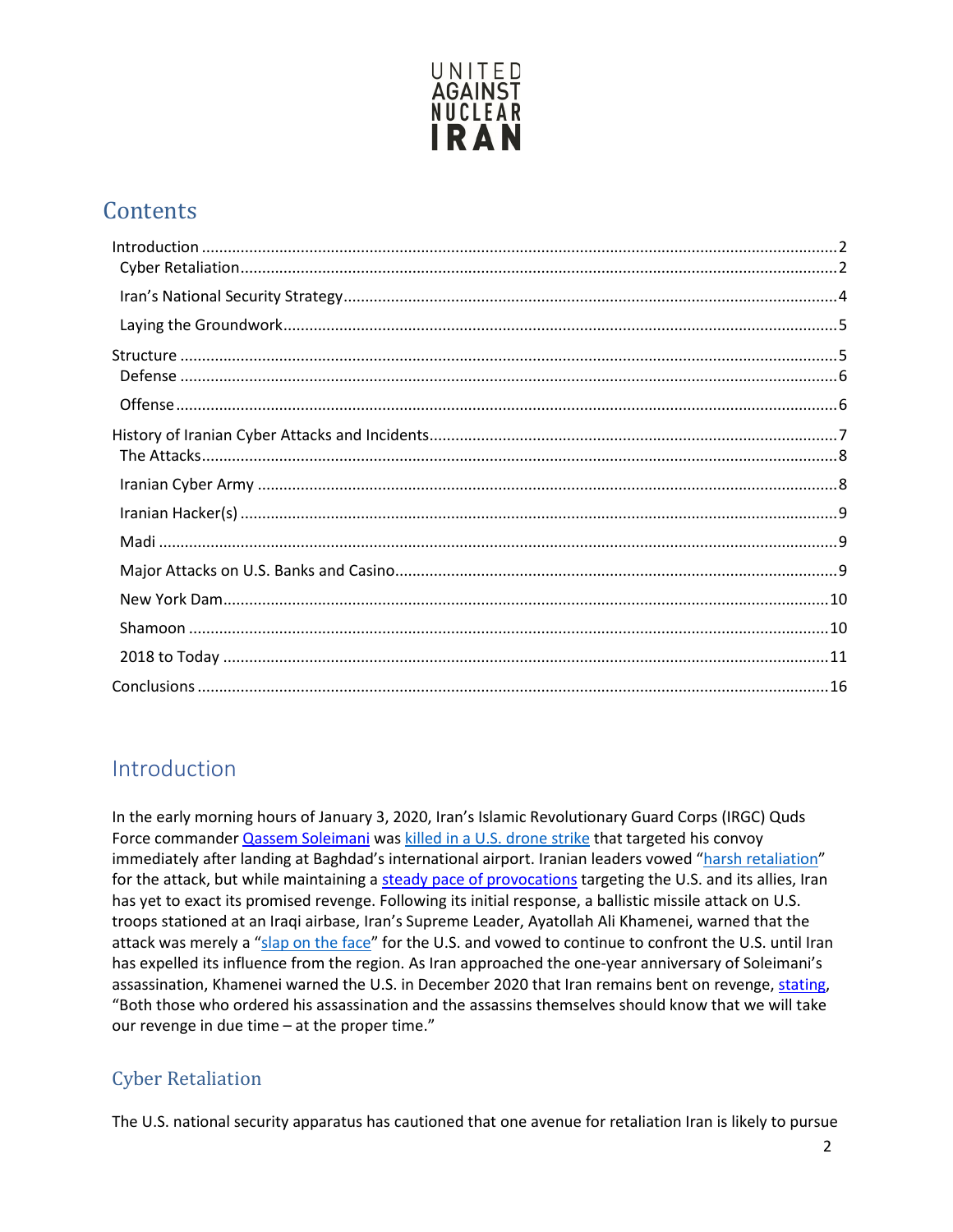

is launching offensive cyber attacks targeting the U.S. public and private sectors. The day after Soleimani's killing, the Department of Homeland Security (DHS) issued a [bulletin](https://www.dhs.gov/sites/default/files/ntas/alerts/20_0104_ntas_bulletin.pdf) warning that while it did not have information about an imminent attack, "Iran maintains a robust cyber program and can execute cyber attacks against the United States. Iran is capable, at a minimum, of carrying out attacks with temporary disruptive effects against critical infrastructure in the United States." Such an attack could further "come with little or no warning." Several days later, the Cybersecurity and Infrastructure Security Agency (CISA) within DHS issued a[n alert](https://www.us-cert.gov/ncas/alerts/aa20-006a) to stakeholders in the U.S. cybersecurity community recommending a heightened state of awareness and increased organizational vigilance, urging cybersecurity personnel to immediately flag "any known Iranian indicators of compromise and tactics, techniques, and procedures."

The FBI similarly issued an [advisory, o](https://www.cyberscoop.com/fbi-iran-soleimani-cyber/)btained by Cyberscoop, to U.S. companies on January 9, 2020, assessing that Iranian hackers could use "a range of computer network operations against U.S.-based networks in retaliation for last week's strikes against Iranian military leadership." The FBI advisory noted that there had been an uptick in Iranian "cyber reconnaissance activity" since the Soleimani killing and offered technical advice to companies on thwarting Iranian efforts to exploit vulnerabilities in virtual private network (VPN) applications, which Iran has historically used to gain a foothold in computer networks allowing it to monitor, exfiltrate, and potentially destroy sensitive data.

The FBI and DHS advisories echoed assessments issued by the U.S. intelligence community for several years, warning of Iran's determination and ability to launch offensive cyber attacks against the U.S. and its allies. The 2018 Worldwide Threat Assessment of the U.S. Intelligence Community [concluded](https://www.dni.gov/files/documents/Newsroom/Testimonies/2018-ATA---Unclassified-SSCI.pdf) that Iran "will continue working to penetrate U.S. and Allied networks for espionage and to position itself for potential future cyber attacks." The assessment further warned that Iran is growing increasingly aggressive and will only be further emboldened absent significant push back against its malign cyber activities. According to the assessment, "The use of cyber attacks as a foreign policy tool outside of military conflict has been mostly limited to sporadic lower-level attacks. Russia, Iran, and North Korea, however, are testing more aggressive cyber attacks that pose growing threats to the United States and US partners." The 2019 Worldwide Threat Assessment [noted](https://www.dni.gov/files/ODNI/documents/2019-ATA-SFR---SSCI.pdf) that the Iranian cyber threat had entered a new phase, with Iran increasingly focused on deploying "cyber attack capabilities that would enable attacks against critical infrastructure in the United States and allied countries." At this point, Iranian cyber attacks are capable of "localized, temporary disruptive effects – such as disrupting a large company's corporate networks for days to weeks." The 2020 Worldwide Threat Assessment [found](https://www.dni.gov/files/ODNI/documents/assessments/ATA-2021-Unclassified-Report.pdf) that the Iranian cyber threat has advanced further, as Iran has now acquired "the ability to conduct attacks on critical infrastructure, as well as to conduct influence and espionage activities."

The mounting concerns over an Iranian cyber attack reflect the considerable investment Iran has made in advancing its cyber warfare capabilities over the past decade. In 2010, over 15 Iranian nuclear facilities were targeted by the Stuxnet computer virus, a worm [jointly developed by the U.S. and Israel](https://www.businessinsider.com/stuxnet-was-far-more-dangerous-than-previous-thought-2013-11) that destroyed nearly 1000 centrifuges. The attack exposed the weakness of Iran's cyber defenses, leading Iran to accelerate the advancement of offensive and defensive cyber warfare capabilities. By March 2012, Iran created a ["cyber command"](https://foreignpolicy.com/2014/02/18/forget-china-irans-hackers-are-americas-newest-cyber-threat/) known as the Supreme Council of Cyberspace, comprised of senior military and intelligence officials. The council acts as a unified command tasked with coordinating Iran's cybersecurity and plotting out of offensive and retaliatory cyber operations.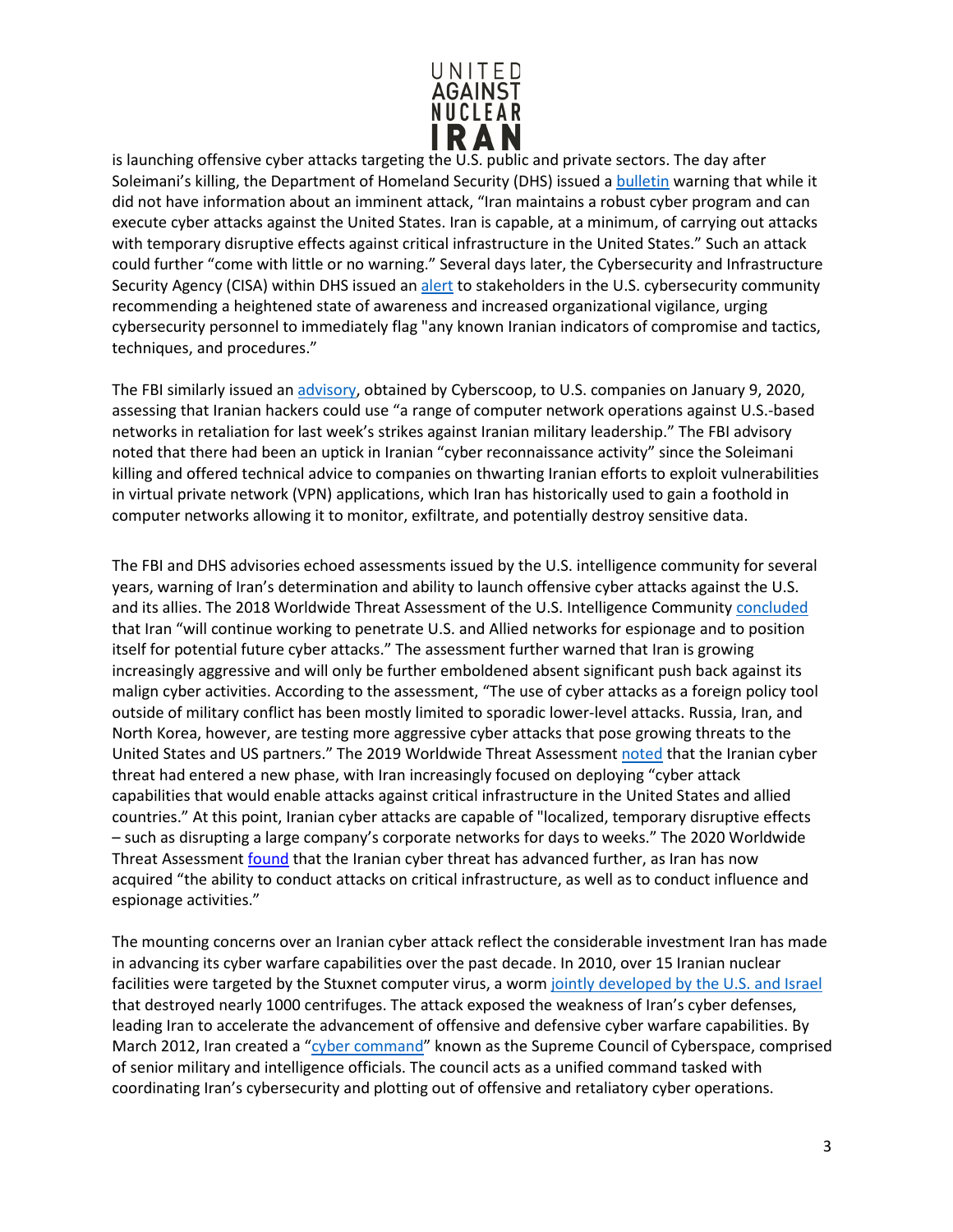

#### <span id="page-3-0"></span>Iran's National Security Strategy

Iran's investment in developing its cyberwarfare capabilities fits into Iran's national security strategy that relies extensively on asymmetric warfare. Iran has honed this strategy since the end of the 1980- 1988 Iran-Iraq War, a war that cost Iran over 300,000 lives and devastated the Islamic Republic's economy and infrastructure. The war shaped the worldview of the network of IRGC officers who served in the war and who form the core of Iran's military elite to this day, hardening their enmity toward the U.S. and inculcating an aversion to head-to-head combat. As a result, Iran sought asymmetric response capabilities that would enable it to prevail in conflict with stronger powers.

As a revisionist regional power, the Islamic Republic of Iran's hegemonic strategy is predicated on supplanting Western influence throughout the Middle East and spreading its Islamic revolutionary doctrine. Iran is hamstrung in this effort by its inferior conventional military forces compared to its adversaries, the U.S. and its Middle Eastern allies. Iran's annual military budget is estimated to be below [\\$20 billion per year, w](https://www.globalfirepower.com/defense-spending-budget.asp)hich is dwarfed by Saudi Arabia, the world's number three annual defense spender at \$67.6 billion per year. While Iran's defense spending is roughly in league with other adversaries such as the United Arab Emirates and Israel, Iran's military is qualitatively inferior due to procurement issues, as Iran is subject to a U.N. arms embargo.

Despite these structural disadvantages, Iran has succeeded in establishing pockets of political, military, and diplomatic influence in neighboring countries instead of relying on asymmetric means. Iran has, for instance[, cultivated ties with militias and terrorist organizations](https://www.unitedagainstnucleariran.com/proxy-wars/map) to anchor loyal proxies in and destabilize neighboring states, giving it outsized influence in Lebanon, Iraq, Syria, and Yemen. Similarly, it has amassed the Middle East's largest and most divers[e ballistic missile arsenal](https://www.unitedagainstnucleariran.com/ballistic-missile-threat) and developed an advanced drone program, mitigating its air force's lack of a long-range strike capability. Ultimately, Iran seeks to leverage its asymmetric warfare strategy to increase the costs to the U.S. of maintaining its military presence and influence in the region with an eye toward driving it out.

Iran's development of cyberwarfare capabilities makes for a potent addition to its asymmetric toolkit that gives Iran an additional, low-cost means beyond its limited conventional capabilities to conduct espionage on and strike stronger adversaries in furtherance of its foreign policy and national security objectives. Despite its aggressive malign regional conduct, Iran is a risk-averse actor that seeks to avoid direct combat against conventionally superior adversaries. Cyber attacks enable Iran – either offensively or in retaliation – to inflict serious economic and national security costs in a manner that typically offers an element of attribution with deniability as to the origin of the attack and reduces the likelihood of a kinetic response.

The cyberwarfare domain is additionally appealing as it offers a relatively even playing field, and Iran has been a pioneer in demonstrating the power of weaker actors to confront superpowers. Iran is a secondtier cyber threat with indigenous capabilities that match North Korea, lagging behind the biggest threat actors, Russia and China. As such, Iran may be capable but would have difficulty executing on its own major cyber attacks against the highest-value targets in the U.S., the federal government, the military, the largest banks and corporations, and the most critical industrial control systems – water systems, the electric grid, transit systems, oil refineries, manufacturing, and other major infrastructure. More worryingly, there are multitudes of soft targets, such as state and local governments, small banks, and critical infrastructure whose networks contain vulnerabilities that Iran can and has sought to exploit. Complicating matters, Iran could potentially buy the services of first-rank skilled actors on the dark web if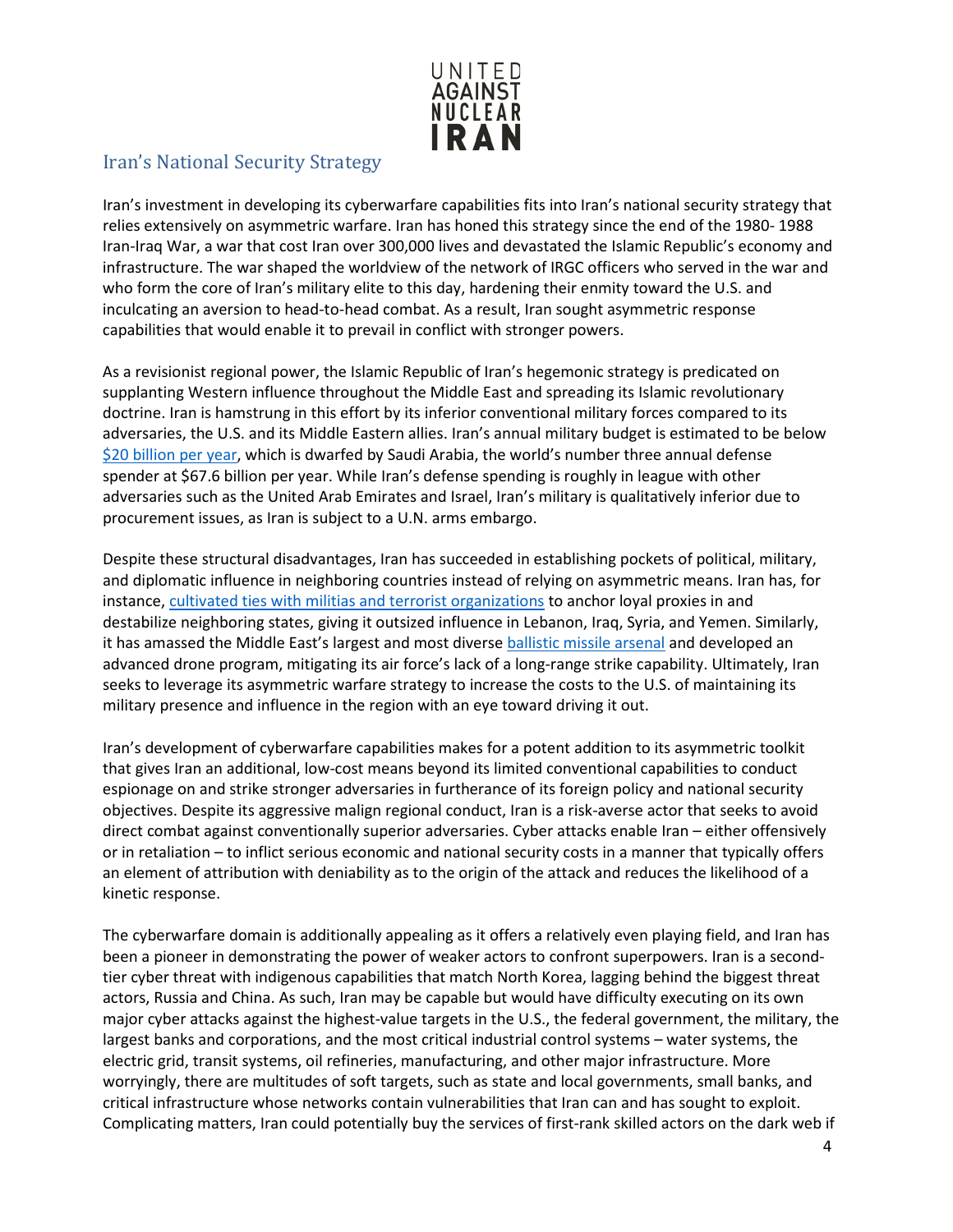

it sought to attack the highest-value targets in the U.S. in the short term. This would bring Iran better technological skills and the imprimatur of a foreign hacker in prospective attacks, masking Iran's involvement.

#### <span id="page-4-0"></span>Laying the Groundwork

[According](https://www.nbcnews.com/news/us-news/iran-has-laid-groundwork-extensive-cyberattacks-u-s-say-officials-n893081) to the U.S. government and cybersecurity experts, Iran has indeed been laying the groundwork for major cyber attacks on high-value targets, especially industrial control systems. At the 2018 Aspen Security Forum, U.S. officials [warned](https://www.nbcnews.com/news/us-news/iran-has-laid-groundwork-extensive-cyberattacks-u-s-say-officials-n893081) that "Iran is making preparations that would enable denial-ofservice attacks against thousands of electric grids, water plants, and health care and technology companies in the U.S., Germany, the U.K., and other countries in Europe and the Middle East." James Lewis, a former State Department cybersecurity and intelligence official, furthe[r added,](https://www.nbcnews.com/news/us-news/iran-has-laid-groundwork-extensive-cyberattacks-u-s-say-officials-n893081) "The Iranians have been doing these types of probes for years now — mapping out the networks of critical infrastructure to find potential vulnerabilities." In October 2019, a cybersecurity researcher from the Netherland[s identified 26,000 industrial control systems](https://www.icscybersecurityconference.com/intelligence-gathering-on-u-s-critical-infrastructure/) across the United States that are largely unguarded and vulnerable to a cyber attack.

The U.S. and Iran have been in a state of heightened tensions since the Trump administration withdrew from the Iran nuclear deal in May 2018 and imposed a "maximum pressure" campaign. While the Biden administration has made a "compliance for compliance" restoration of the JCPOA one of its top foreign policy priorities, Iran has continued escalating its provocations as part of its strategy to increase its negotiating leverage, commencing [enrichment of uranium to up to 60% purity,](https://www.reuters.com/world/middle-east/iaea-confirms-iran-has-started-enriching-uranium-60-purity-2021-04-17/) continuing to [advance its](https://www.cnbc.com/2021/03/16/iran-reveals-underground-missile-city-as-regional-tensions-rise.html)  [ballistic missile program,](https://www.cnbc.com/2021/03/16/iran-reveals-underground-missile-city-as-regional-tensions-rise.html) targetin[g commercial shipping](https://www.reuters.com/article/us-israel-ship-missiles/israeli-owned-ship-hit-by-missile-in-suspected-iranian-attack-israeli-official-idUSKBN2BH2F5) an[d energy infrastructure](https://www.wsj.com/articles/iran-backed-houthi-rebels-say-they-targeted-saudi-oil-port-11615157185) in the Persian Gulf region, and launching [rocket attacks](https://www.politico.com/news/2021/03/04/iran-group-responsible-iraq-attack-473618) through its proxies against the U.S. military presence in Iraq.

As part of its campaign to pressure the U.S. to provide up-front sanctions relief ahead of resumed nuclear negotiations and its broad resistance to U.S. influence in the Middle East, offensive cyber attacks are a potential avenue that Iran is likely to pursue, especially given its heavy investment in the domain and multitude of vulnerable nodes it can target. An attack targeting physical infrastructure would mark a dramatic escalation for Iran and would likely trigger heavy reprisals, which has largely prevented them from attempting such attacks thus far. Still, the concern in the national security and intelligence communities that Iran has attained such capabilities highlights the need for vigilance and for public and private sector stakeholders to harden their cyber defenses.

This resource contains two sections. The first focuses on the structure of Iran's cyber infrastructure offensive and defensive. The second analyzes the Islamic Republic's cyber methods and modus operandi, profiling the kinds of operations it has employed in recent decades. The resource concludes with recommendations for how to best tackle the Iranian cyber threat.

#### <span id="page-4-1"></span>**Structure**

The Iranian regime has three primary objectives in the cyberwarfare arena: defending its critical infrastructure and sensitive data from cyber attacks, monitoring and responding to online activity within the country, and carrying out offensive cyber operations. The 2009 Green Movement protests [laid the](https://www.csis.org/analysis/iran-and-cyber-power) [groundwork, l](https://www.csis.org/analysis/iran-and-cyber-power)eading Iran's security forces to boost their hacking capabilities in order to bolster domestic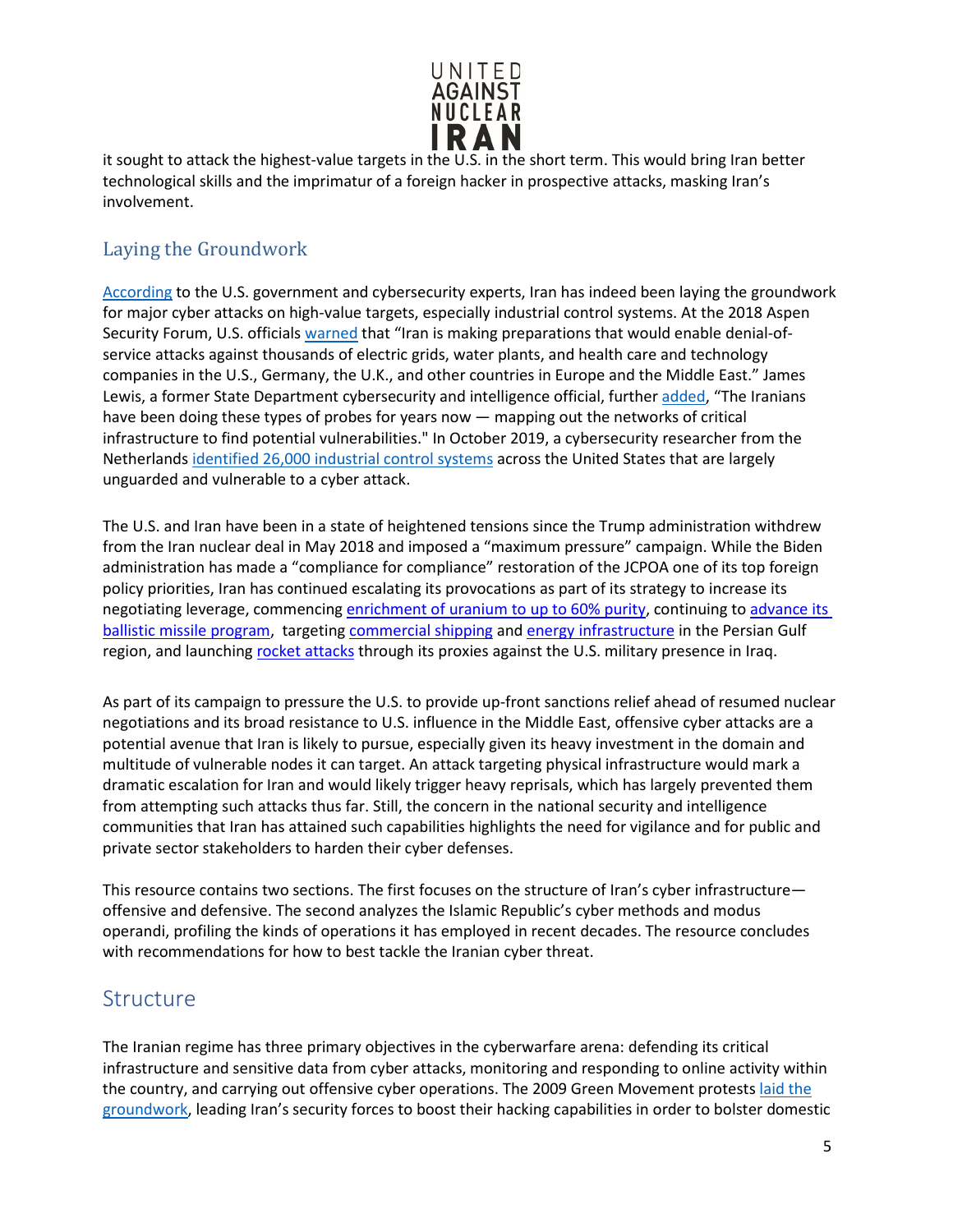

surveillance and control of cyberspace. The 2010 Stuxnet attack on Iran's nuclear program served as a catalyst for Iran to expand on these initial advances, and in a short amount of time, to rapidly develop its offensive and defensive cyber capabilities.

#### <span id="page-5-0"></span>Defense

In July 2011, the regime [allocated \\$1 billion](https://www.slideshare.net/HackRead/irans-cyber-war-skills) to boost the country's cyber capabilities, investing in new offensive and defensive technologies and the recruitment and training of a cadre of cyber experts. In tandem, Iran stood up a variety of domestic agencies tasked with administering cyberspace affairs. In March 2012, Supreme Leader Khamenei announced the formation of Iran's Supreme Council on Cyberspace, unifying the country's various cyberspace organs under a single command. The Supreme Council is tasked with setting Iran's cyberspace policies and strategies from on high, while the somewhat overlapping organizations under it follow its directives. According to the [BBC Persian](https://nligf.nl/v1/upload/pdf/Structure_of_Irans_Cyber_Operations.pdf), "This council comprises the highest-level Iranian authorities such as the president, the heads of the judicial power and the parliament, the head of the state-run radio-television, the commanders-in-chief of the IRGC and the police, the ministers of Intelligence, Telecommunication, Culture, Science, etc."

The main Iranian body tasked with cyber defense is the Cyber Defense Command, which [operates](https://www.washingtoninstitute.org/policy-analysis/view/irans-passive-defense-organization-another-target-for-sanctions) under the aegis of Iran's Passive Defense Organization, and is itself a subdivision of the Armed Forces General Staff and is overseen by a committee headed by the chief of staff of Iran's Armed Forces. The Passive Defense Organization is [charged](https://www.washingtoninstitute.org/policy-analysis/view/irans-passive-defense-organization-another-target-for-sanctions) with coordinating the response of agencies throughout the government to mitigate damage to critical infrastructure and sensitive facilities, non-kinetic responses to military attacks on Iran, and combatting internal dissent in cyberspace. The dedicated Cyber Defense Command was established in November 2010 in response to the Stuxnet attack, and is tasked with crafting defensive cyber doctrine and repelling or mitigating the damage of cyber attacks targeting Iran.

#### <span id="page-5-1"></span>Offense

The IRGC's *basij* and intelligence organization are the primary cyber threat actors behind Iran's offensive cyber operations, although it must be noted that the *basij'*s cyber forces are highly unprofessional. The *basij* has used its ties to universities and seminaries to recruit a volunteer "cyber army," the majority of whose operations consist of online posts and replies in favor of the regime. The *basij* recruits have also engaged in lower-level hacking and infiltration of websites and emails, although some of the most promising recruits ar[e reportedly](https://nligf.nl/v1/upload/pdf/Structure_of_Irans_Cyber_Operations.pdf) trained by IRGC operatives to assist in more complex operations.

The IRGC intelligence organization, meanwhile, is the actor behind Iran's most significant and destructive offensive cyber operations, and is believed to be behind attacks targeting computer networks in the U.S., Israel, Europe, Saudi Arabia, and other Gulf states. Officially, the IRGC [denies](https://carnegieendowment.org/files/Iran_Cyber_Final_Full_v2.pdf) that it engages in offensive cyber operations, claiming that the thousands of "cyber warriors" it purports to have at its disposal engage only in dissemination of online pro-regime propaganda. The cyber arena allows Iran to use proxies and cutouts to carry out its operations, and these actors remain at arms- length from the official state.

The earliest Iranian-attributed offensive cyber operations were carried out by a group calling itself the Iranian Cyber Army, a collection of ostensibly independent hackers [alleged](https://docs.house.gov/meetings/HM/HM05/20160211/104455/HHRG-114-HM05-Wstate-BermanI-20160211.pdf) to be sponsored by the IRGC. Later on, as the Iranian Cyber Army faded from the scene, additional hacking collectives emerged with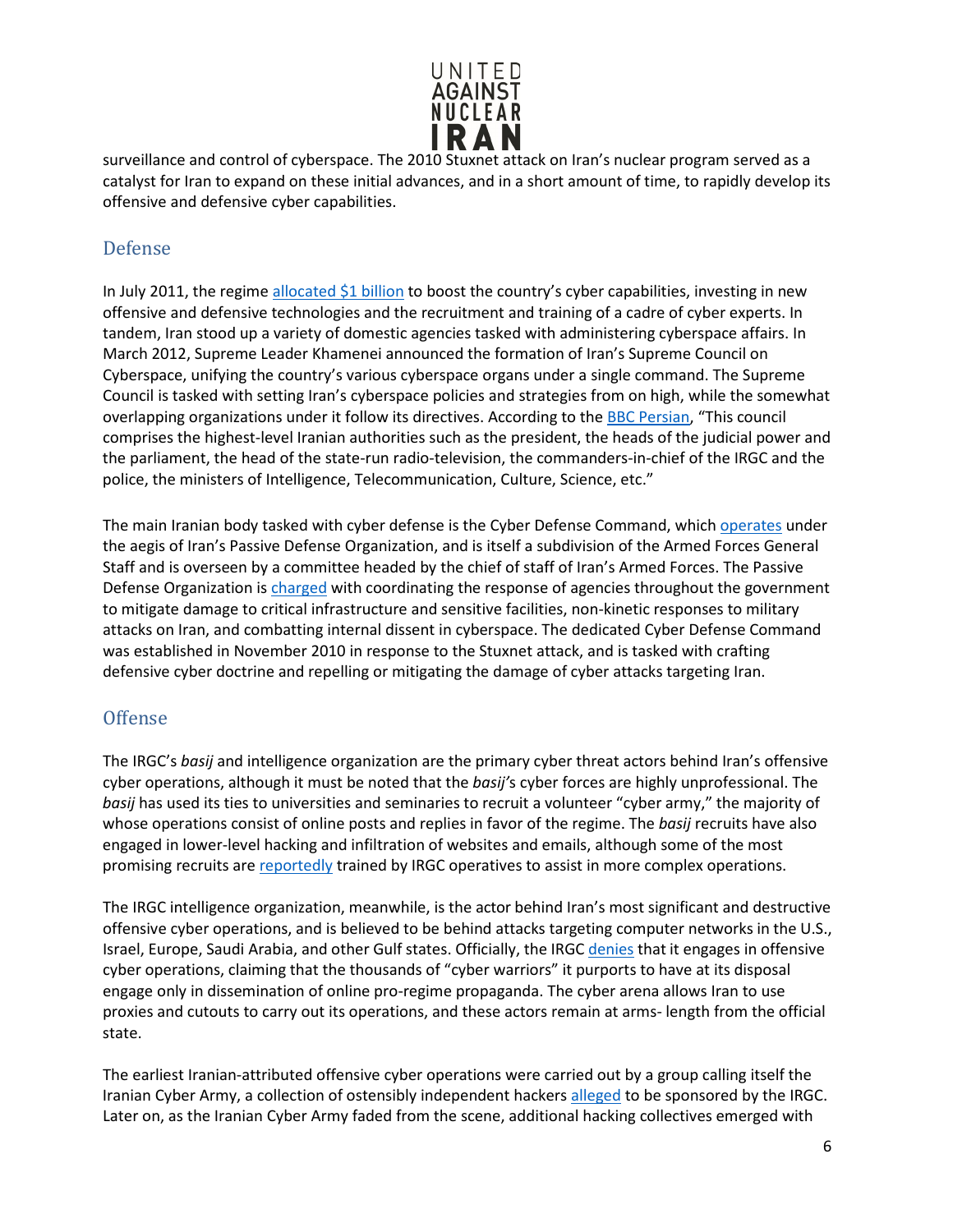

[names](https://iranprimer.usip.org/blog/2019/oct/25/invisible-us-iran-cyber-war) such as the Izz ad-Din al-Qassam Cyber Fighters, APT 33 (aka Elfin, Refined Kitten, Holmium), Phosphorous (aka APT 35, Charming Kitten, Ajax Security), and OilRIg. These collectives typically employ a "scattered set of independent contractors who mix security work, criminal fraud, and more banal software development," according to the Carnegie Endowmen[t report.](https://carnegieendowment.org/files/Iran_Cyber_Final_Full_v2.pdf) Major Iranian cyber attacks sometimes would employ contractors from multiple institutions, including IT firms and universities, carrying out different phases of the campaign, with the IRGC believed to be the bankroller and coordinator.

The Iranian cyber threat is complex to track, as campaigns and new threat groups disappear as quickly as they emerge, particularly when detection of malign cyber activities is suspected. This shows a lack of sophistication on the part of Iranian cyber forces as state-aligned cyber forces in more advanced countries are typically permanent fixtures, but also provides a strategic advantage and helps Iran maintain plausible deniability. However, there do appear to be commonalities in the tactics, software, and lines of codes used tying these groups together, with evidence ultimately leading back to the IRGC.

U.S. indictments against Iranians engaged in cyber sabotage and espionage have revealed operations that ["required costly infrastructure, including dedicated servers and dozens of domain names, in](https://carnegieendowment.org/2018/01/04/iran-s-cyber-ecosystem-who-are-threat-actors-pub-75140) [addition to](https://carnegieendowment.org/2018/01/04/iran-s-cyber-ecosystem-who-are-threat-actors-pub-75140)  [personnel time,"](https://carnegieendowment.org/2018/01/04/iran-s-cyber-ecosystem-who-are-threat-actors-pub-75140) indicating the involvement of Iran's intelligence services. The level of involvement of the IRGC in the planning and execution of cyber attacks is often difficult to ascertain, but the objectives of Iran's cyber threat actors typically advance the foreign policy and national security objectives of the Iranian regime.

## <span id="page-6-0"></span>History of Iranian Cyber Attacks and Incidents

The asymmetric nature of the cyberwarfare domain has enabled Iran to carry out the most sophisticated and costly cyber attacks in the history of the internet age. As Iran's capabilities have expanded, driven by increased investment over the past decade since the Stuxnet attack on Iran's nuclear facilities, Iran's malign activities in the offensive cyber realm have evolved and advanced. Iran has kept up a steady drumbeat of lower-level attacks against the U.S., its allies, and regime opponents at home and abroad, some successful and others thwarted. The most common publicly-known attacks include simple website defacements, online disinformation campaigns to push pro-Iranian regime and anti-U.S. narratives, distributed denial of service (DDoS) attacks, and theft of personally identifiable information and intellectual property. At times, Iran has pushed the envelope launching attacks using destructive wiper malware, crippling entire computer networks.

The U.S. Cybersecurity and Infrastructure Security Agency (CISA) within DHS notes that according to open-source reporting, numerous offensive cyber operations have been attributed or are alleged to be the work of the Iranian government, or at least Iranian actors working in conjunction with or with the approval of the regime. According to CISA, Iran's cyber attacks have targeted sector[s including](https://www.us-cert.gov/ncas/alerts/aa20-006a) "financial services, energy, government facilities, chemical, healthcare, critical manufacturing, communications, and the defense industrial base." While many Iranian attacks are destructive in nature, others are conducted for purposes of espionage and intellectual property theft, designed to give Iran insights into its adversaries' strategic planning or to improve its own industrial or military capabilities in the face of sanctions.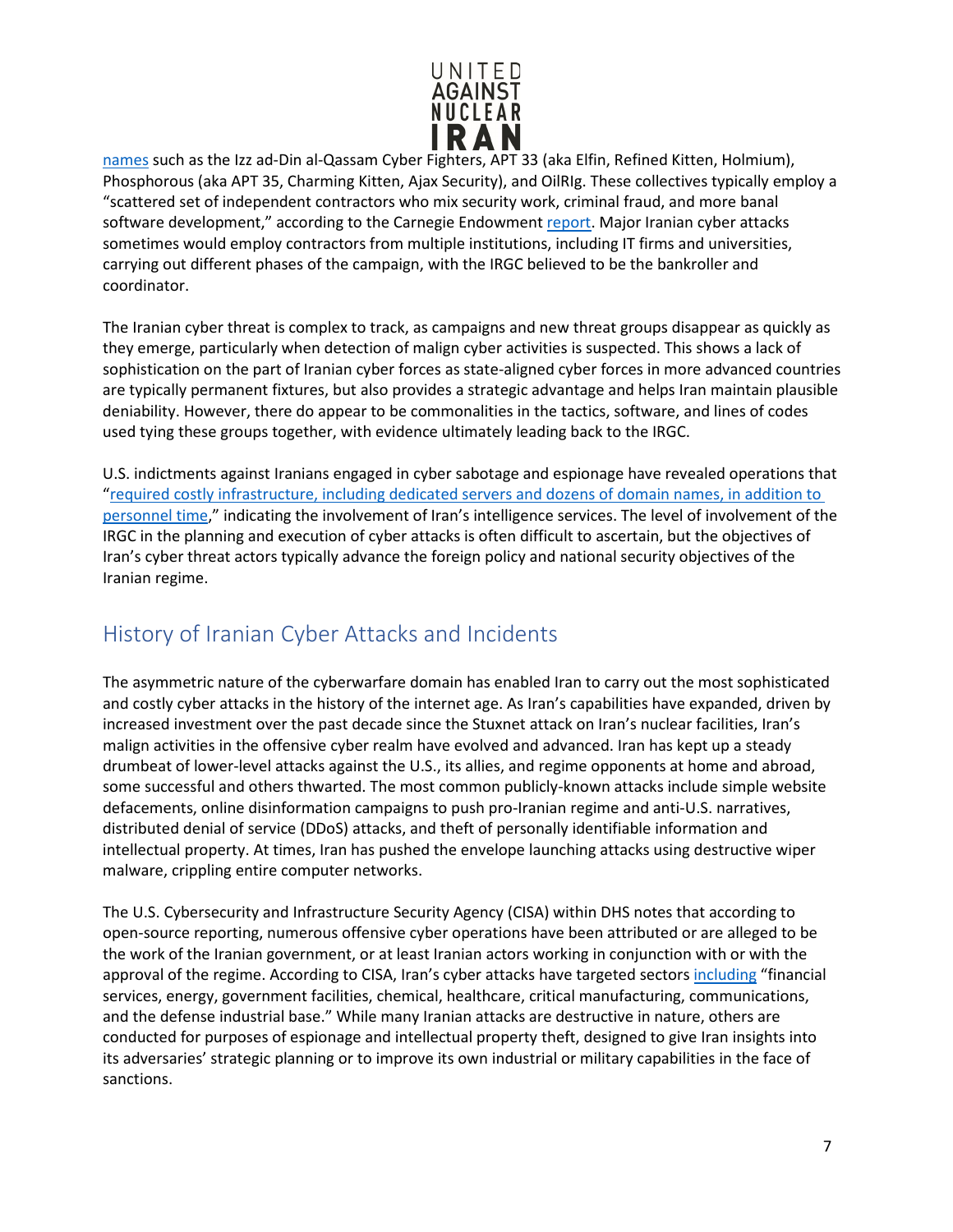

#### <span id="page-7-0"></span>The Attacks

The following accounting of the most significant Iranian cyber attacks, either attempted or completed, shows the evolution in Iran's increasingly sophisticated and bold cyberwarfare activities. The incidents recounted also give an indication of how cyberwarfare fits into Iranian statecraft and national security strategy. Even at times of relative stability or low tensions, Iran has still been active in the cyber domain. Iran's cyber activities tend to escalate in response to provocations and heightened tensions. On occasion, Iran has resorted to crude, quick strikes when it has sought to immediately respond to a provocation, such as the imposition of new sanctions. Other Iranian malign cyber activities, particularly those of its primary hacker collectives, demonstrated slow and methodical planning involving the strategic selection of targets, the development of custom malware, and protracted periods of infiltration before the deployment of its cyberweapons.

According to the Carnegie Endowment [report](https://carnegieendowment.org/2018/01/04/iran-s-cyber-threat-introduction-pub-75138), "While the Iranian hacking scene emerged in the early 2000s, there is little evidence of state-aligned cyber activities before 2007." The earliest impetus for malign offensive Iranian cyber activities was the June 2009 Iranian presidential election, which witnessed the re-election of Mahmoud Ahmadinejad amid widespread, credible allegations of fraud by Iran's revolutionary regime. The contested election spurred the rise of the opposition Green Movement and marked a perilous period for Iran's government as its legitimacy increasingly came into question.

#### <span id="page-7-1"></span>Iranian Cyber Army

The internet and social media were central to the Green Movement's mass mobilization efforts, and the Iranian government subsequently went to war against websites and platforms affiliated with the opposition movement or seen as enabling their ongoing communications and supporting their messaging. Between December 2009 and mid-2011, a group calling itself the Iranian Cyber Army launched a campaign of website defacements targeting sites seen as sympathetic to the Green Movement, replacing their homepages with graphics and messages in support of the Iranian regime. The Iranian Cyber Army is nominally a collective of independent hackers whose aims and ideology are in lockstep with the Iranian governments, but given the regime's tight controls over the cyber realm, its activities are believed to be [overseen by the IRGC's intelligence apparatus.](https://docs.house.gov/meetings/HM/HM05/20160211/104455/HHRG-114-HM05-Wstate-BermanI-20160211.pdf)

Among the group's targets was Twitter, whose homepage the group [hacked and defaced](https://www.cbsnews.com/news/iranian-cyber-army-hacks-twitter-claims-victory-for-party-of-god/) in December 2009 with pro-Iranian and anti-U.S. messages. A month later, the group carried out a similar [attack](https://www.zdnet.com/article/baidu-dns-records-hijacked-by-iranian-cyber-army/) on China's primary search engine, Baidu. In February 2011, the Iranian Cyber Army claimed credit for a similar [attack](https://www.voanews.com/usa/iranian-hackers-attack-voa-internet-sites) on the Voice of America's homepage. Other targets included websites and news outlets affiliated with Iranian opposition elements, including [Mowjcamp, Radio Zamaneh, Amir Kabir](https://www.domaintools.com/resources/blog/from-cybercrime-to-political-repression-shedding-light-on-the-iranian-cyber) Newsletter, [Jaras, and the MOBY Group.](https://www.domaintools.com/resources/blog/from-cybercrime-to-political-repression-shedding-light-on-the-iranian-cyber)

The Iranian Cyber Army's attacks during this phase were primitive, but still potentially destructive. They did not rely on technical breaches of infrastructure at the sites themselves, but on social engineering that exploited weaknesses at the sites' domain registrars, the companies that host the websites. The Iranian Cyber Army's attacks, known as domain name systems (DNS) attacks, involved impersonating employees at the respective websites with requisite levels of access to the site's control panels, contacting the domain registrar in order to obtain passwords, and then hijacking pages and redirecting site traffic to pages containing the pro-Iranian propaganda. Obtaining DNS access would enable hackers to control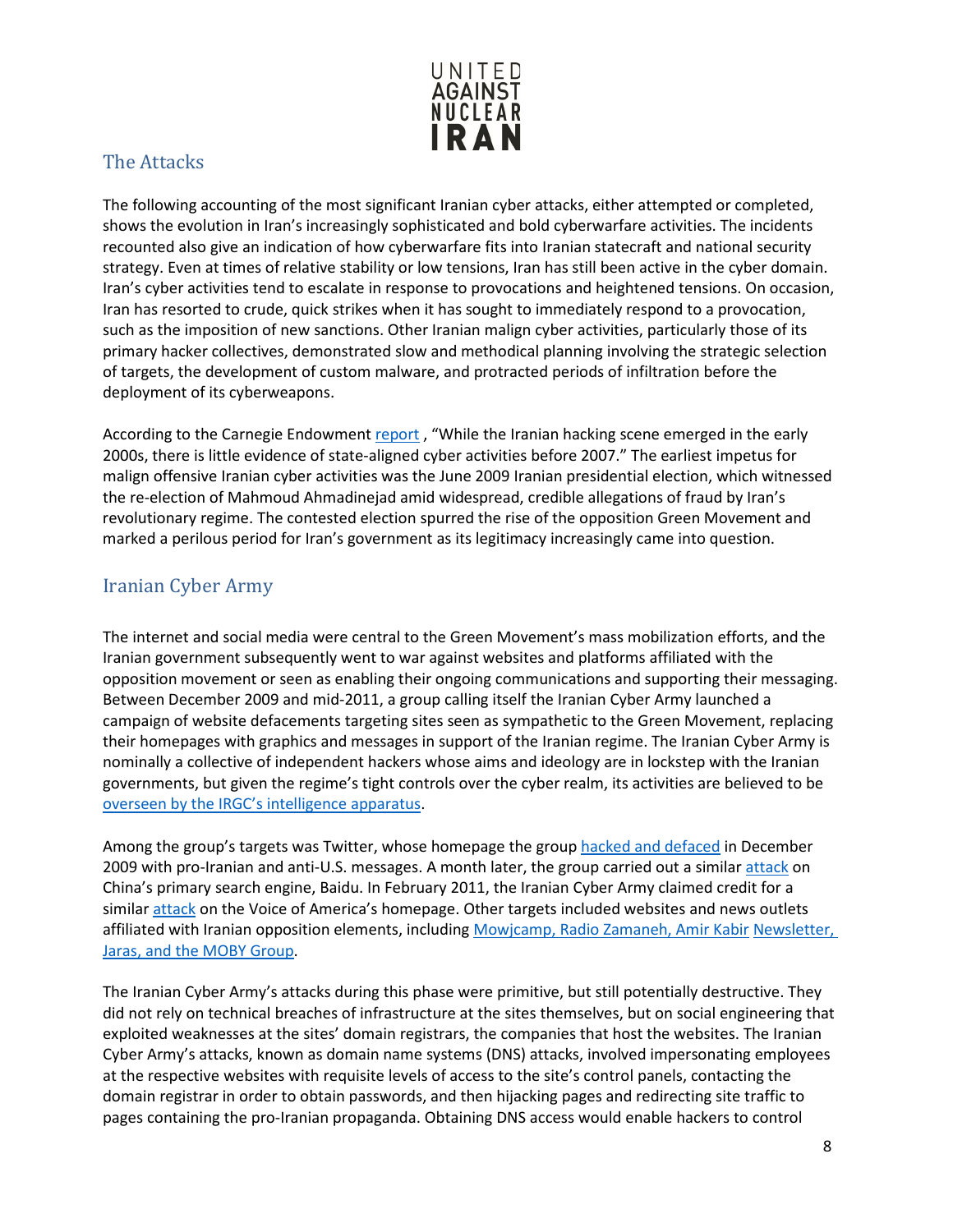

websites' sensitive data, but in these instances, it appears no data was compromised and the attacks merely hijacked control of the sites for limited periods for propagandistic purposes.

#### <span id="page-8-0"></span>Iranian Hacker(s)

Following the 2010 Stuxnet attack on Iran's nuclear program, Iran rapidly began investing in and improving its offensive cyberwarfare capabilities, which ushered in increasingly sophisticated attacks. In September 2011, an Iranian hacker (or hackers) claimed credit for an attack tha[t compromised the](https://carnegieendowment.org/files/Iran_Cyber_Final_Full_v2.pdf) [Dutch](https://carnegieendowment.org/files/Iran_Cyber_Final_Full_v2.pdf)  [certificate authority, DigiNotar, a](https://carnegieendowment.org/files/Iran_Cyber_Final_Full_v2.pdf)nd issued fake security certificates, which communicate to your web browser that the site you are visiting is the site you intended to visit. The hack effectively gave Iran the ability to access the Gmail accounts and spy on the encrypted communications of 300,000 Iranian users. The attack was claimed by a hacker who claimed to have acted alone and who chose to help his government monitor the communications of his fellow citizens, yet it appears that Iranian intelligence was involved as well. The UK Government Communications Headquarters (GCHQ) provided a post-mortem account of the DigiNotar event in which it alleged that an ["Iranian intelligence agency added a](https://carnegieendowment.org/files/Iran_Cyber_Final_Full_v2.pdf) [specific rule in an internet router that forced Google's traffic through an alternative route inside the](https://carnegieendowment.org/files/Iran_Cyber_Final_Full_v2.pdf) [country."](https://carnegieendowment.org/files/Iran_Cyber_Final_Full_v2.pdf)

Having cut their teeth responding to the internal threats to national cohesion and stability represented by the Green Movement, Iran's cyber threat actors would go on to adapt an offensive cyber posture geared toward confronting the regime's internal and foreign adversaries concurrently. The same infrastructure and cyberweaponry used against the Iranian opposition would also be turned against the U.S. and its allies.

#### <span id="page-8-1"></span>Madi

The earliest incidents of major external Iranian cyber attacks were initially reported in the summer of 2012. In July, 2012, security firms Kaspersky Lab and Seculer[t uncovered](https://www.theregister.co.uk/2012/07/17/madi_cyber_espionage_campaign/) an Iranian cyber espionage campaign, relying on spyware called Madi, ongoing since December 2011 that affected 800 victims over the course of a year. The campaign primarily targeted business executives in the fields of critical infrastructure and financial services, as well as Middle Eastern government officials and embassy staff. Of those targeted, 387 were in Iran itself, 54 in Israel, and the rest scattered around the Middle East and Afghanistan. The campaign relied on crude spear-phishing tactics. Those affected clicked on PDF or Microsoft PowerPoint attachments or links to news articles. Once the users downloaded the corrupted files, a Trojan spying software called Madi would be secretly loaded onto their computers. Remote attackers would then be able "to swipe sensitive files from infected Windows computers, monitor email and instant messages exchanges, record audio, log keystrokes, and take screenshots of victims' activities." Based on the code used, the researchers who uncovered the Madi campaign characterized the hackers' tradecraft as "amateurish and rudimentary," yet effective.

#### <span id="page-8-2"></span>Major Attacks on U.S. Banks and Casino

Iran followed up the Madi campaign with a major offensive cyber operation targeting the U.S. banking sector, heralding the Islamic Republic's arrival as a major cyberwarfare actor. Beginning in December 2011, an Iranian hacking group calling itself the Izz ad-Din al-Qassam Cyber Fighters began laying the groundwork for a series of Dedicated Denial of Service (DDoS) attacks against U.S. financial institutions. In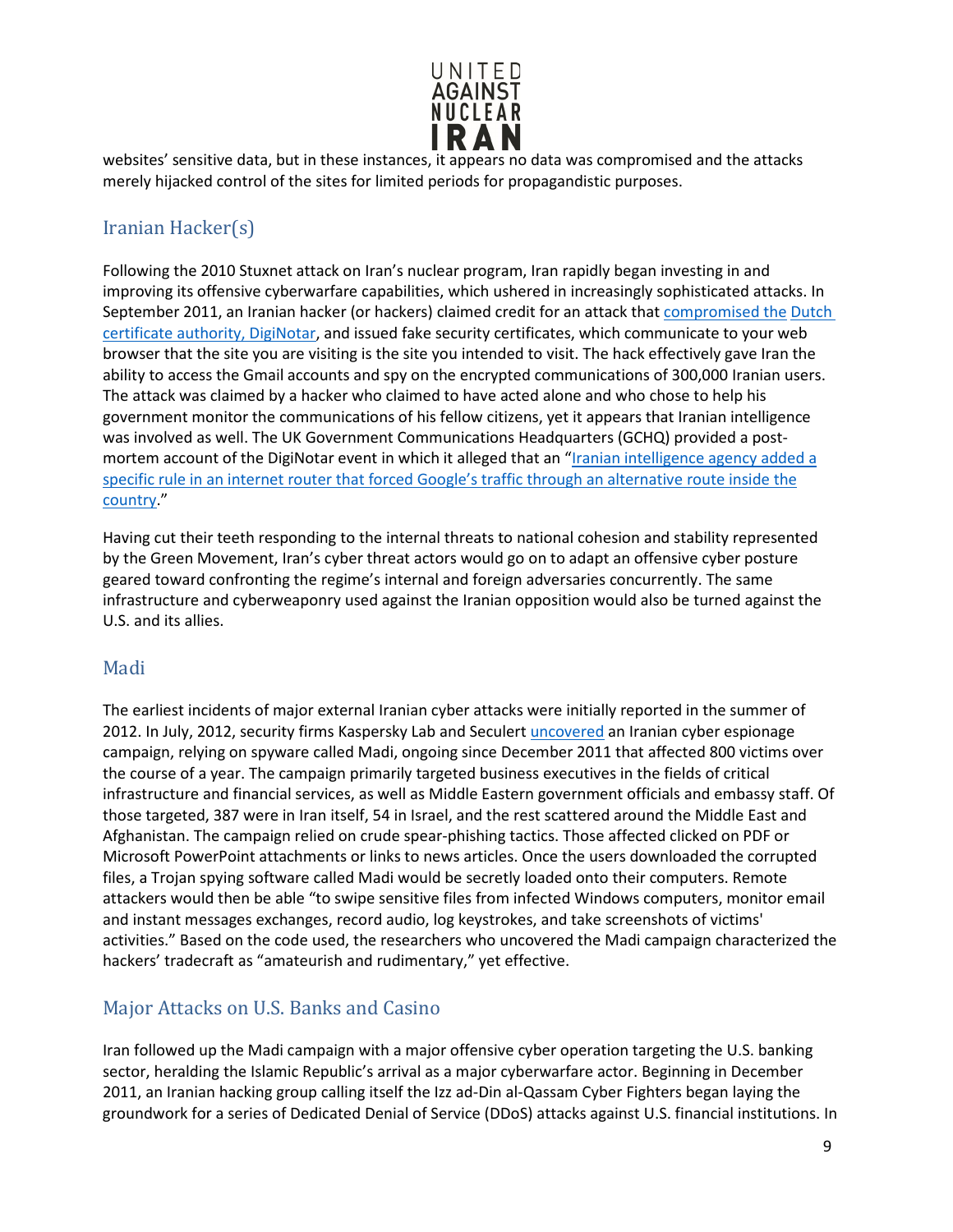

March 2016, the U.S. Department of Justice unsealed an [indictment](https://www.justice.gov/opa/pr/seven-iranians-working-islamic-revolutionary-guard-corps-affiliated-entities-charged) against "seven Iranian individuals who were employed by two Iran-based computer companies, ITSecTeam (ITSEC) and Mersad Company (MERSAD), that performed work on behalf of the Iranian Government, including the Islamic Revolutionary Guard Corps," responsible for carrying out the series of attacks. The indictment offered a rare glimpse into Iran's modus operandi with regard to cyber attacks, demonstrating the IRGC's penchant for using multiple contractors each with their own set of objectives in an attack. According to a leaked briefing [document](https://carnegieendowment.org/files/Iran_Cyber_Final_Full_v2.pdf) of the National Security Agency obtained by the Intercept, the agency picked up signals intelligence stating explicitly that the campaign was conducted to retaliate against the U.S.'s cyber attacks on Iran's nuclear facilities, and that senior officials in the Iranian regime were aware of the attack.

The first phase of the campaign, named Operation Ababil, involved the culprits exploiting vulnerabilities in the software of thousands of websites in order pool bandwidth, which it then used to overwhelm their targets. After a few sporadic DDoS attacks, in September 2012, the campaign began in earnest and would continue in phases until July 2013, by which time, the major players in the financial sector had shored up their defenses, leading to the campaign fading away. Ultimately, the culprits hacked into the servers of 46 primarily financial institutions, [including](https://www.nytimes.com/2013/01/09/technology/online-banking-attacks-were-work-of-iran-us-officials-say.html) Bank of America, Citigroup, Wells Fargo, U.S. Bancorp, PNC, Capital One, Fifth Third Bank, BB&T and HSBC, deluging them with up to 140 gigabits of data per second, far exceeding their capacity and thereby denying customers from logging into their online bank accounts. The group's DDoS attacks occurred in waves on 176 distinct days, costing the affected institutions tens of millions of dollars in remediation costs as they worked to counter the attacks.

Following the DDoS campaign against U.S. banks, Iranian "hacktivists" carried out a data deletion attack [against the network of a Las Vegas casino](https://www.bloomberg.com/news/articles/2014-12-11/iranian-hackers-hit-sheldon-adelsons-sands-casino-in-las-vegas) owned by Sheldon Adelson, an outspoken opponent of Iran's nuclear program. Personal computers and servers operating on the casino's network shut down and had their hard drives wiped clean, disrupting the casino's operations. The attack destroyed three-quarters of the casino's servers and the costs of data recovery and rebuilding IT infrastructure were estimated at \$40 [million.](https://www.claimsjournal.com/news/national/2020/01/06/294849.htm#:%7E:text=The%20withering%20cyber%2Dattack%20laid,that%20Iran%20was%20behind%20it.&text=A%20representative%20for%20Las%20Vegas%20Sands%20Corp.) Cyber security researchers determined based on the scale and sophistication that the attack could not have been achieved without government knowledge or backing.

#### <span id="page-9-0"></span>New York Dam

One of the co-conspirators in Operation Ababil was additionally indicted for allegedly hacking into the control system of a dam in upstate New York between August 28 and September 21, 2013. The level of access he had obtained would have allowed him to operate the dam's sluice gate, responsible for regulating water levels and flow rate. However, the dam's sluice gate had been manually disconnected at the time of the intrusion for maintenance. This incident was alarming, as it demonstrates Iran's ability and desire to access industrial control systems, as well as the vulnerabilities posed by the thousands of soft sites around the country that can potentially be manipulated, leading to potential loss of life.

#### <span id="page-9-1"></span>Shamoon

Iran has at times directed cyber operations against U.S. allies as well, with the most significant attacks targeting Saudi Arabia. In addition to being in a state of cold war with Saudi Arabia for regional dominance, targeting American allies is a way for Iran to strike an indirect blow against U.S. interests that is less likely to provoke an American response. In 2012 and then again in late 2016 and early 2017, Iranian-origin malware called [Shamoon](https://money.cnn.com/2015/08/05/technology/aramco-hack/index.html) targeted the Saudi Arabian government and private sector. The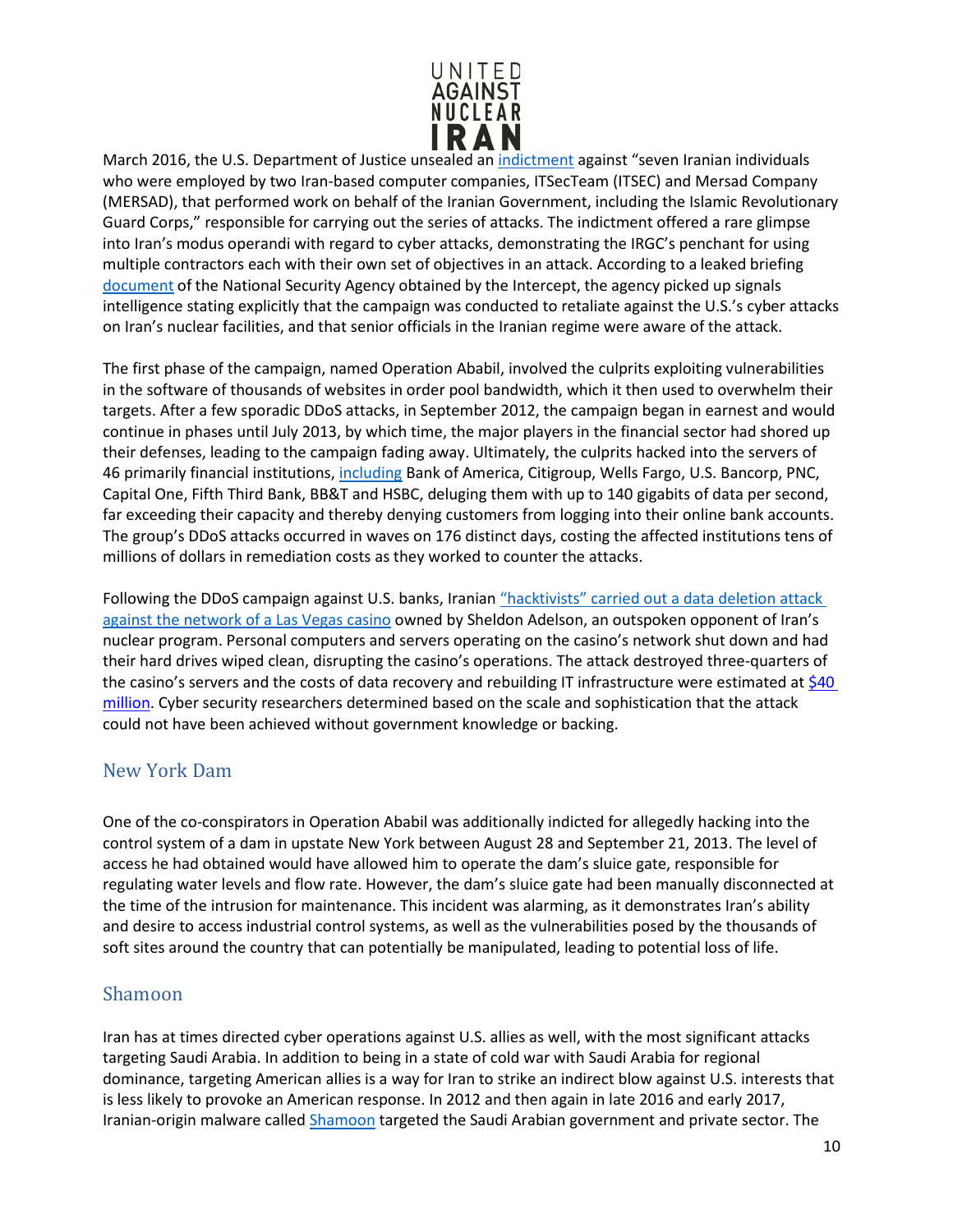

Shamoon malware works by overwriting computers' master book record, making it impossible for them to start back up.

The initial 2012 Shamoon attack targeted Saudi Aramco, a company responsible for 10% of the world's oil supply at the time. The groundwork for the attack was laid mid-year, when an Aramco computer technician opened a spam email and clicked on a malicious link. On August 15, 2012, the actual cyber attack commenced, and the malware began deleting and overwriting the data on around 30,000 computers. Affected computers were effectively "bricked," and reportedly displayed images of a [burning](https://www.reuters.com/article/us-saudi-cyber-idUSKBN1571ZR)  [American flag.](https://www.reuters.com/article/us-saudi-cyber-idUSKBN1571ZR) The attacks were timed to coincide with Ramadan, when most workers would be absent to allow the malware the maximum time to work unimpeded. The malware [only infiltrated office](https://www.reuters.com/article/us-saudi-cyber-idUSKBN1571ZR) [computers](https://www.reuters.com/article/us-saudi-cyber-idUSKBN1571ZR) and did not impact systems dealing with technical operations. Still, it grounded services to a halt, as office workers resorted to communications with typewriters and fax machines and gasoline refill trucks were turned away with no way to process payments. To mitigate the damage, Aramco purchased 50,000 hard drives, paying higher prices to cut the line and buy all the hard drives on the manufacturing line at several Southeast Asian factories.

The U.S. intelligence community has [attributed the Aramco attack to Iran. A](https://www.cfr.org/interactive/cyber-operations/compromise-saudi-aramco-and-rasgas) group calling itself the Cutting Sword of Justice claimed responsibility for the attack, posting [a missive o](https://pastebin.com/HqAgaQRj)nline that blamed the "Al-Saud corrupt regime" for using its oil resources to fund "crimes and atrocities" in Middle Eastern countries. The attack was believed to be retaliation for a similar attack that targeted Iran's oil ministry and National Iranian Oil Company in April 2012. That attack used malware calle[d Wiper](https://supchina.com/2016/06/22/book-excerpt-hacked-world-order-adam-segal/) to delete hard drives before vanishing. The Shamoon attack demonstrated an Iranian capability to learn from attacks against it and weaponize tactics that were initially used on Tehran.

Between November 2016 and January 2017, a variant of Shamoo[n re-emerged, a](https://www.reuters.com/article/us-saudi-cyber-idUSKBN1571ZR)nd was used in attacks that deleted databases and files on dozens of public and private computer networks in Saudi Arabia. Among the entities struck was the General Authority of Civil Aviation, the Ministry of Labor, and the Saudi Central Bank. In the second wave of Shamoon attacks, files were overwritten with images of a 3- year old drowned Syrian refugee, hinting at the hackers' motivations.

#### <span id="page-10-0"></span>2018 to Today

In March 2018, federal prosecutors unsealed indictments against nine Iranians accused of carrying out cyber attacks on behalf of the IRG[C who stole data for financial gain from](https://www.wsj.com/articles/u-s-charges-nine-iranians-with-cyber-attack-campaign-1521815253) "144 American universities, 36 American companies and five American government agencies," as well as 176 universities across 21 [foreign countries.](https://www.justice.gov/usao-sdny/pr/nine-iranians-charged-conducting-massive-cyber-theft-campaign-behalf-islamic?mod=article_inline)

In **August 2018,** Facebook and Twitte[r purged hundreds of Iran-based groups and accounts](https://www.nbcnews.com/news/amp/ncna902716) that appeared to be part of a coordinated, inauthentic effort linked to [Iranian state media](https://www.unitedagainstnucleariran.com/ideological-expansion/irans-media-empire) to spread political content on four different continents, including in the United States. The unusual activity was detected by a private cybersecurity firm called FireEye, which alerted the social media companies. In a [statement,](https://www.fireeye.com/blog/threat-research/2018/08/suspected-iranian-influence-operation.html) FireEye said, "This operation is leveraging a network of inauthentic news sites and clusters of associated accounts across multiple social media platforms to promote political narratives in line with Iranian interests." The inauthentic pages sought to back Iranian foreign policy imperatives, and featured content that was pro-Iranian and pro-Palestinian, or anti-American, anti-Israeli, and anti-Saudi. Many pages reportedly promoted [Quds Day, t](https://www.unitedagainstnucleariran.com/ideological-expansion/quds-day)he Iranian regime-sponsored global day of protest against Israel.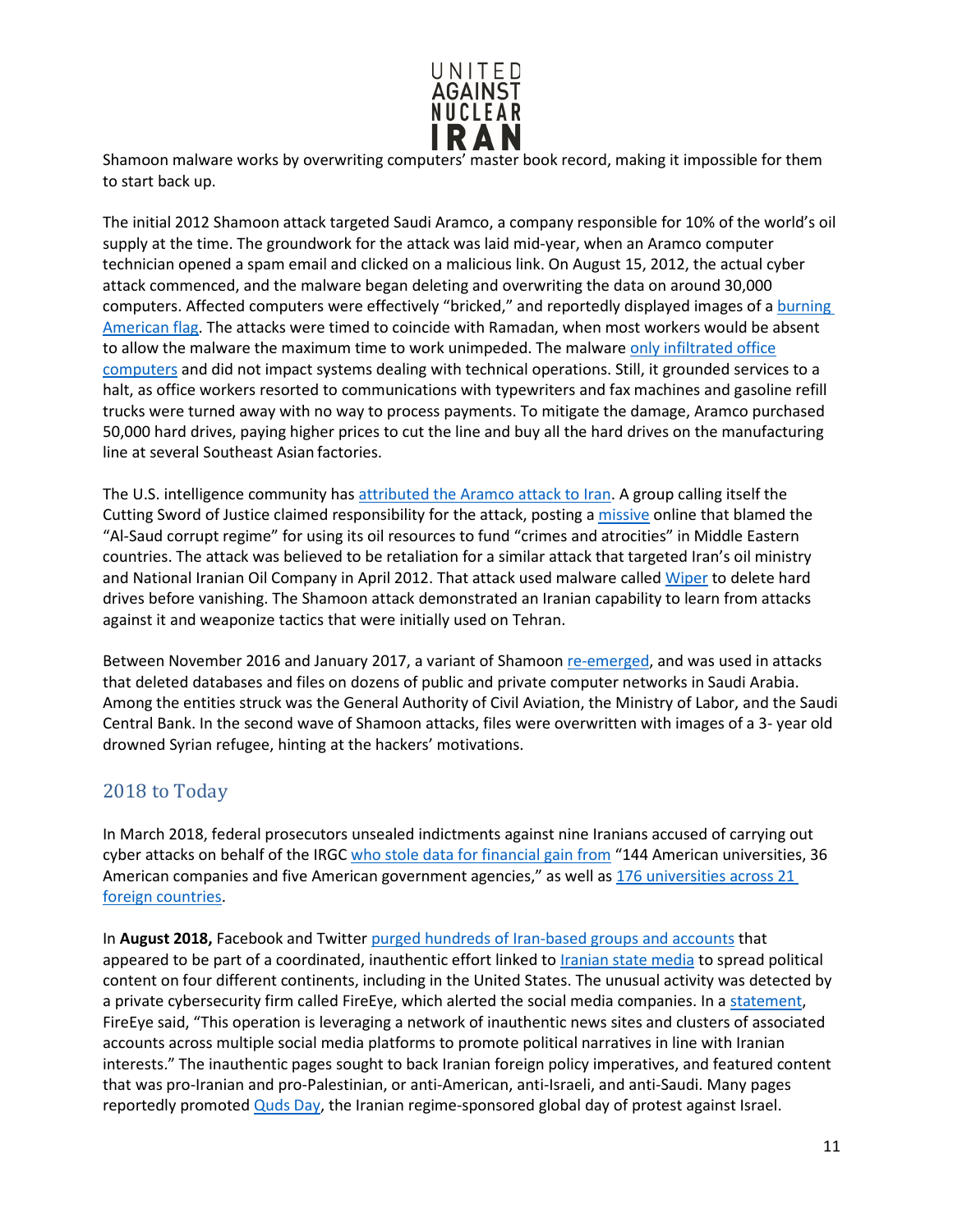

In **July 2018,** Germany's domestic intelligence service found that Iranian cyber attacks targeting ["the](https://www.reuters.com/article/us-germany-espionage-cyber/irans-growing-cyber-capabilities-pose-danger-german-spy-agency-idUSKBN1KE0X3) [German government, dissidents, human rights organizations, research centers and the aerospace,](https://www.reuters.com/article/us-germany-espionage-cyber/irans-growing-cyber-capabilities-pose-danger-german-spy-agency-idUSKBN1KE0X3) [defense and petrochemical industries"](https://www.reuters.com/article/us-germany-espionage-cyber/irans-growing-cyber-capabilities-pose-danger-german-spy-agency-idUSKBN1KE0X3) have been growing since 2014. The efficacy of the Iranian cyber attacks on Germany led the report's authors to conclude that the operations are initiated and guided by intelligence agencies.

In 2019, Iran engaged in a campaign of stepped up malign activities around the region as the Trump administration's "maximum pressure" campaign increasingly took effect, harming Iran's economy. As part of its campaign, Iran also stepped up its malign cyber activities. In June 2019, the Department of Homeland Security's Cybersecurity and Infrastructure Security Agency (CISA) [warned, "](https://www.dhs.gov/news/2019/06/22/cisa-statement-iranian-cybersecurity-threats)CISA is aware of a recent rise in malicious cyber activity directed at United States industries and government agencies by Iranian regime actors and proxies. … Iranian regime actors and proxies are increasingly using destructive 'wiper' attacks, looking to do much more than just steal data and money. These efforts are often enabled through common tactics like spear phishing, password spraying, and credential stuffing."

In **July 2019,** U.S. Cyber Comman[d tweeted](https://www.defenseone.com/technology/2019/07/suspected-iranian-cyber-attacks-show-no-sign-slowing/158213/) that they discovered active misuse of a bug in Microsoft Outlook. FireEye traced the activity to a threat group called APT33, which is allegedly working at the behest of the Iranian government as part of a coordinated campaign against "U.S. federal government agencies and financial, retail, media, and education sectors."

In **November 2019,** a Microsoft researcher presented findings that the Iranian hacking group APT 33, the group behind the 2012 Shamoon attacks on Saudi Aramco, has undergone a dangerous evolution and shifted focus, moving away from attacks targeting IT networks in favor o[f efforts to infiltrate industrial](https://www.wired.com/story/iran-apt33-industrial-control-systems/) [control systems](https://www.wired.com/story/iran-apt33-industrial-control-systems/) used in electric utilities, manufacturing, oil refineries, and related critical infrastructure. The researcher found that over the course of a year, APT 33 had launched crude password-spraying attacks at tens of thousands of targets, but in recent months, had narrowed focus to 2000 organizations per month while increasing the amount of accounts targeted at each organization ten-fold. The effort indicates that the group is seeking a foothold that would enable it to launch disruptive physical attacks at a time of its choosing.

In **December 2019**, IBM researcher[s announced](https://www.cyberscoop.com/iran-destructive-malware-ibm/) they had discovered a new form of malware, dubbed "ZeroCleare," that is believed to have been created by Iranian hacking collective APT 34, a group with ties to the government. The malware was reportedly used in data deletion attacks on unnamed Middle Eastern energy and industrial companies in the preceding months. On December 29, 2019, the day the U.S. struck Iran-backed militia targets in Iraq in retaliation for earlier rocket attacks, Saudi cybersecurity officials detected a rapid effort to deploy a cyber attack using malware it nicknamed ["Dustman."](https://news.yahoo.com/days-before-suleimani-strike-saudis-warned-of-new-destructive-cyber-attack-013125981.html) The target of the attack was subsequently revealed to be [Bapco, B](https://www.cpomagazine.com/cyber-security/data-wiper-malware-attack-on-bahrains-national-oil-company-linked-to-iran-part-of-an-ongoing-pattern/)ahrain's state petroleum organization. The malware was highly similar to the "ZeroCleare" malware discovered earlier in the month, leading experts to conclude that Tehran was the likely culprit.

Following the January 2020 drone strike that killed IRGC Quds Force commander Qassem Soleimani, Iranbased [attempts to hack U.S. federal, state and local government websites](https://www.cnn.com/2020/01/08/tech/iran-hackers-soleimani/index.html) jumped 50% and nearly tripled worldwide. In February 2020, Reuters and Certfa [exposed](https://www.reuters.com/article/us-iran-hackers-exclusive/exclusive-iran-linked-hackers-pose-as-journalists-in-email-scam-idUSKBN1ZZ1MS) an Iranian hacking attempt—through Charming Kitten—targeting Israeli academics and researchers who study Iran. Hackers posed as prominent journalists who cover Iran, and asked for email credentials to preview interview questions all in an attempt to penetrate their targets' accounts.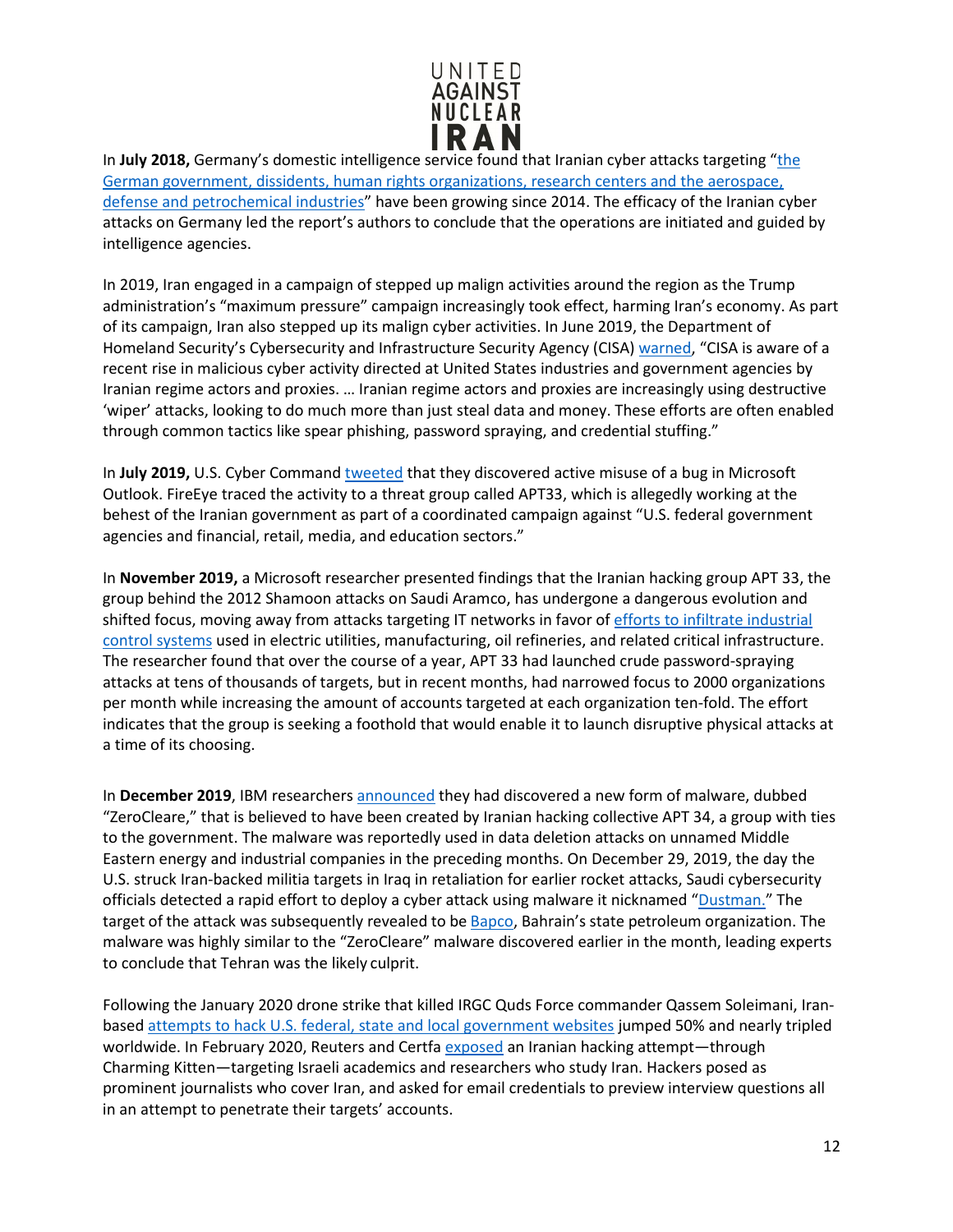

As the world has struggled to respond to the COVID-19 pandemic, Iran has been one of the hardest-hit nations, driven in large part to various [missteps](https://time.com/5804706/iran-coronavirus/) taken by the regime. Despite facing an unprecedented public health crisis, Iran has continued its malign cyber activities unabated. At a press conference on March 20, 2020, Secretary of State Pompeo asserted that Russia, China, and Iran are carrying out online [disinformation campaigns](https://thehill.com/policy/national-security/488659-pompeo-says-china-russia-iran-are-spreading-disinformation-about) to stoke fear and discord in the U.S. On April 2, Reuters [reported](https://www.reuters.com/article/us-health-coronavirus-cyber-iran-exclusi/exclusive-hackers-linked-to-iran-target-who-staff-emails-during-coronavirus-sources-idUSKBN21K1RC) that hackers working in the interest of the Iranian government have since early March used advanced phishing techniques to try and steal the email passwords of staff members at the World Health Organization, presumably to gain access to intelligence that would aid in the fight against the coronavirus. Analysts believe the hackers were tied to Tehran as the malicious websites used to deceive the staffers were previously used in a campaign targeting American academics with connections to Iran. Similar [incidents](https://www.dailymail.co.uk/news/article-8281091/Iran-Russia-launch-hacking-attacks-British-unis-attempt-steal-vaccine-secrets.html) were [reported, w](https://www.reuters.com/article/us-healthcare-coronavirus-gilead-iran-ex/exclusive-iran-linked-hackers-recently-targeted-coronavirus-drugmaker-gilead-sources-idUSKBN22K2EV)here Iranian hackers allegedly targeted British universities researching coronavirus vaccines as well as U.S. pharmaceutical company Gilead Sciences Inc.

In April 2020, suspected Iranian actors undertook a[n unprecedented campaign of cyber terrorism,](https://www.washingtonpost.com/national-security/intelligence-officials-say-attempted-cyberattack-on-israeli-water-utilities-linked-to-iran/2020/05/08/f9ab0d78-9157-11ea-9e23-6914ee410a5f_story.html) attacking industrial control systems with the aim of injuring or killing Israeli civilians. Israeli media reported that [six Israeli water facilities](https://www.timesofisrael.com/6-facilities-said-hit-in-irans-cyberattack-on-israels-water-system-in-april/#:%7E:text=The%20Water%20Authority%20and%20Israel,incidents%20on%20April%2024%2D25.&text=Israel%20reportedly%20responded%20to%20the,chaos%20in%20the%20Islamic%20Republic.) were targeted by Iranian hackers, causing irregularities in the operations of infrastructure and control systems at wastewater treatment plants, pumping stations, and sewage facilities that were detected in time to prevent a catastrophic outcome. According to Israeli and western intelligence officials, the most severe attack involved Iranian-written code, routed through American and European servers to disguise its origin, being used to hack into the software systems that controlled the water pumps at a major Israeli water pumping station with the intent of increasing the chlorine levels of [treated water](https://www.ft.com/content/3ea57426-40e2-42da-9e2c-97b0e39dd967) that would make its way to Israeli homes. The sophisticated attack was ultimately thwarted, but if successful, it could have sickened hundreds of civilians or triggered fail-safe mechanisms that would have shut off water for residential and agricultural use during a heatwave for those who receive water from the affected facility.

The attacks highlighted the vulnerabilities facing internet-accessible industrial control systems, and Israel's Water Authority subsequently ordered all facilities under its jurisdiction to update passwords to their control systems, reduce internet exposure, and ensure that all software is up-to-date. In particular, security researchers have found [internet accessible human-machine interfaces](https://www.securityweek.com/internet-exposed-hmis-put-energy-water-facilities-risk-report) to be a potentially [vulnerable source of great risk](https://www.securityweek.com/internet-exposed-hmis-put-energy-water-facilities-risk-report) at oil and gas, water, and power facilities. While major facilities tend to be well-protected, researchers have found that human-machine interfaces at some smaller and medium size facilities were susceptible to hacking. Once a malicious cyber actor gained remote access, they would be able to adjust critical inputs controlled by human operators, such as disabling alarms; starting, stopping, slowing down, or speeding up the operation of oil wells or gas pumps; or adjusting chemical levels in the water.

The head of Israel's National Cyber Directorate warned after the April attacks that ["cyber winter is coming](https://www.timesofisrael.com/iran-cyberattack-on-israels-water-supply-could-have-sickened-hundreds-report/)  [and coming even faster than I suspected,](https://www.timesofisrael.com/iran-cyberattack-on-israels-water-supply-could-have-sickened-hundreds-report/)" expressing concern that cyber attacks targeting civilian opulations would become increasingly commonplace now that Iran had breached a clear red line. For its part, the Iranian government [denied culpability](https://www.ft.com/content/3ea57426-40e2-42da-9e2c-97b0e39dd967) for the attacks on Israel's water system, claiming that Iran's cyber posture is purely defensive and that Iran could ill afford the blowback that would arise from trying to poison Israeli civilians. Iran's official protestations showed how Iranian officials seek to make use of the degree of plausible deniability offered by the cyber realm. As noted earlier in this report, if the attacks were in fact the handiwork of an ostensibly "independent" Iranian hacker collective, major attacks by such groups are typically bankrolled and coordinated by the IRGC, so the regime bears ultimate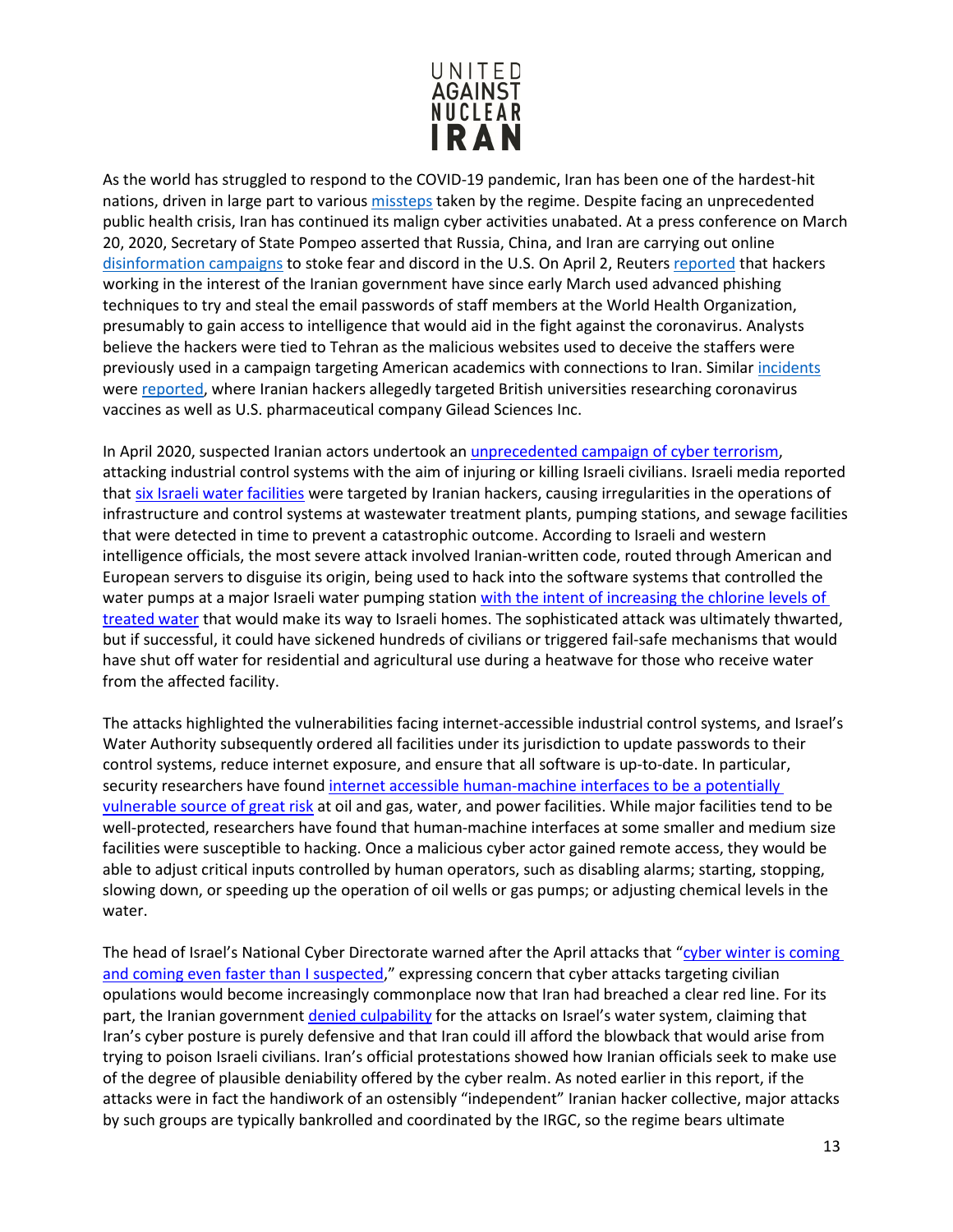

responsibility.

The suspected Iranian cyber attacks on Israeli civilian water infrastructure touched off a cycle of tit-for-tat cyber attacks and reprisals between the two nations. In May 2020, Israeli officials revealed that then-Israeli Defense Minister Naftali Bennett greenlit a cyber attack that caused delays at a major Iranian port for several days. The Israeli reprisal was intended as a ["knock on the door"](https://www.ft.com/content/3ea57426-40e2-42da-9e2c-97b0e39dd967) to remind Iran of Israel's cyber capabilities and deter future aggression and was calibrated to only cause economic damage rather than harming civilians.

During June and July 2020, Iran was beset by [a series of unexplained explosions and fires](https://www.nytimes.com/2020/07/05/world/middleeast/iran-Natanz-nuclear-damage.html) at military facilities, missile production sites, petrochemical, and industrial complexes, and, most notably, the Natanz uranium enrichment nuclear facility. While the origins of these incidents remain officially undetermined and some may have indeed been accidental or due to natural causes, th[e volume of explosions and fires](https://twitter.com/sfrantzman/status/1284798328945938434) over a short period points to an Israeli campaign of deliberate sabotage to set back Iran's nuclear program and malign regional activities. Israeli security officials [cautioned](https://www.nytimes.com/2020/07/05/world/middleeast/iran-Natanz-nuclear-damage.html) that while "not every event that happens in Iran is necessarily related to us," Israel is committed to preventing a nuclear armed Iran and, to that end, "we take actions that are better left unsaid."

At least some of the explosions are believed to be the result of Israeli [cyber attacks.](https://www.israelhayom.com/2020/06/29/was-israel-behind-fridays-mysterious-blast-near-tehran/) Iranian officials blamed the most serious incident, the explosion at Natanz, whic[h reportedly](https://www.nytimes.com/2020/07/10/world/middleeast/iran-nuclear-trump.html) set Iran's nuclear program back at least a year, on [a cyber attack,](https://www.reuters.com/article/us-iran-nuclear-natanz/iran-threatens-retaliation-after-what-it-calls-possible-cyber-attack-on-nuclear-site-idUSKBN2441VY) although other regional officials and an IRGC member who had been briefed told the New York Times that the explosion was caused by a powerful bomb that was smuggled into the facility. In response to the military threats against its nuclear program, Iran has begun reconstituting the damaged building at Natanz underground ["in the heart of the mountains,](https://www.nytimes.com/2020/12/09/world/natanz-nuclear-facility-iran.html)" according to the head of Iran's Atomic Energy Organization. Iran's hardening of the physical defenses of its nuclear program means that its adversaries will likely increasingly turn to cyber operations to try and set back Iran's nuclear progress.

In June 2020, hackers again targeted Israeli water management facilities, attacking agricultural water pumps in the upper Galilee and central Israel. According to the Israeli Water Authority, "These were specific, small drainage installations in the agriculture sector that were immediately and independently repaired by the locals, causing no harm or any real-world effects." While the attacks were not officially attributed to Iran, the similar nature of the attacks to the April 2020 attacks against Israel's water infrastructure points to Iranian involvement.

In October 2020, Israeli cyber security firms Clear Sky and Profer[o reported](https://www.clearskysec.com/operation-quicksand/) that they had identified a campaign of ransomware attacks targeting prominent Israeli companies and organizations the previous month by a hacker collective called MuddyWater (sometimes also referred to as TEMP.Zagros, Static Kitten, or Seedworm). According to Microsoft [researchers,](https://www.zdnet.com/article/microsoft-says-iranian-hackers-are-exploiting-the-zerologon-vulnerability/) MuddyWater "is believed to be a contractor for the Iranian government working under orders from the Islamic Revolutionary Guard Corps, Iran's primary intelligence and military service." The MuddyWater campaign involved exploiting vulnerabilities in the Windows operating system that the affected organizations had not patched yet, allowing hackers to effectively take over their internal networks. The hackers were then able to install malware -- reportedly a variant of Shamoon – that would encrypt the data on computers within the network, blocking users from accessing them. Typically, these attacks are known as ransomware, as hackers will demand payment to restore access to the network. In this instance, however, the hackers [did not seek payment,](https://www.calcalistech.com/ctech/articles/0,7340,L-3861771,00.html) indicating their motivation was primarily to disrupt the affected organizations by preventing them from regaining access to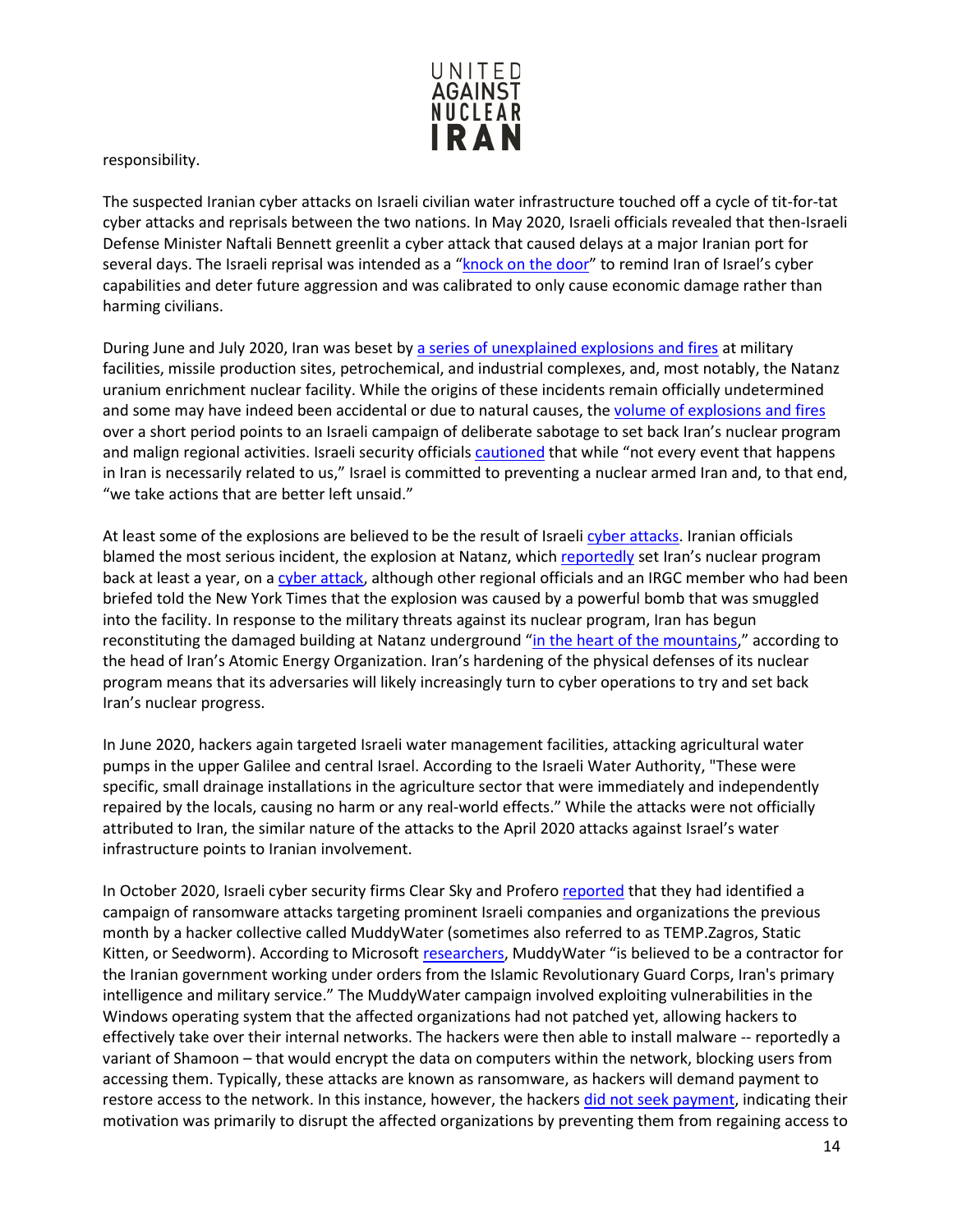

their data. The prioritization of harming Israeli companies over monetary gain suggests that MuddyWater's motive was primarily ideological, buttressing the belief that its hacking is carried out at the directive of the Iranian regime. The campaign was ultimately thwarted due to intervention by Israel's National Cyber Directorate, Clear Sky, and Profero.

Shortly after the revelation of the MuddyWater campaign, Iran [reported](https://www.reuters.com/article/iran-cyber-attacks-int/iran-says-one-of-two-cyber-attack-targets-was-countrys-ports-news-agency-idUSKBN271135) that the country's port authority and one other unnamed institution had been targeted by cyber attacks that caused significant disruption. State media blamed the attack on Iran's "sworn enemies."

Cybersecurity researchers the[n revealed](https://www.haaretz.com/israel-news/tech-news/.premium-iranian-hackers-hit-over-80-israeli-firms-as-massive-cyberattack-continues-1.9375486) in December 2020 that Iranian hackers had launched cyber attacks involving ransomware, hitting 80 Israeli firms in November and December of 2020. The Iranian operation, known as Pay2Key, appeared to have been the handiwork of a state-sponsored hacking collective [known as Fox Kitten,](https://www.securityweek.com/iranian-hackers-target-israeli-companies-pay2key-ransomware) the name given to collaborate between APT33 (Elfin, Magnallium, Holmium, and Refined Kitten) and APT34 (OilRig, Greenbug). The Pay2Key attacks targeted dozens of companies in Israel's insurance, logistics, and industrial sectors, encrypting data on computers and workstations to make them unusable. Pay2Key also [claimed](https://www.timesofisrael.com/iran-linked-group-claims-to-hack-israeli-defense-firm-releases-employee-data/) to have penetrated the Israeli Aerospace Industries.

Pay2Key would, in some instances, issu[e taunting messages](https://www.clearskysec.com/wp-content/uploads/2020/12/Pay2Kitten.pdf) to affected firms and threaten to expose their data unless the companies remitted payments in BitCoin. Even after payment, Pay2Key did not turn over decryption keys in several instances and went ahead with leaks of sensitive information. Clear Sky assessed that the campaign's motives were primarily ideological and designed to incite panic in Israel rather than financial and noted that the wave of attacks caused significant damage to several of the affected companies. These incidents highlight that the Iranian cyber threat adds additional layers of insecurity at a time of international crisis.

The tit-for-tat campaign of sabotage between Iran and Israel escalated further in April 2021, as Israel is believed to have been behind a[n apparent cyber attack](https://www.washingtonpost.com/world/2021/04/12/faq-natanz-nuclear-site-attack-israel/) that triggered an explosion that caused a major blackout at the Natanz enrichment complex. The attack [reportedly](https://www.nytimes.com/2021/04/11/world/middleeast/iran-nuclear-natanz.html) destroyed the power system that runs the facility's centrifuges and may have set back Iran's enrichment at Natanz by nine months. The incident occurred shortly after Iran announced the installation of new advanced centrifuges at Natanz and after Iran has begun enriching uranium to 60%, steps taken by Tehran to increase its leverage in negotiations with the Biden administration. At the time of the attack, Iran and the U.S. had just entered negotiations to restore compliance with the JCPOA, a development Israel opposes as it views the JCPOA as leaving Iran a pathway to a nuclear bomb. The attack underscored Israel's willingness to take matters into its own hands if it is dissatisfied with the direction of diplomatic efforts to resolve Iran's nuclear program. Iran has referred to the attack as "nuclear terrorism" and vowed reprisals, but Tehran is constrained by its desire to acquire sanctions relief. Its calculus may change, and it may even be compelled to target the U.S., which it views as complicit in Israel's cyberwarfare, if diplomacy breaks down.

Even during a critical point in the negotiations to revive the JCPOA, hackers linked to Iran's government [attempted](https://www.cnn.com/2022/06/01/politics/fbi-blames-iran-hospital-cyberattack/index.html) a cyberattack on Boston Children's Hospital in June 2021. In revealing the incident a year later, the FBI director called it "one of the most despicable cyberattacks I've ever seen." According to U.S. officials, the hack featured attackers exploiting Fortinet software to control the hospital's computer network. Earlier, in November, U.S. agencies [warned](https://www.wsj.com/articles/fbi-chief-blames-iran-for-cyberattack-on-boston-childrens-hospital-11654096382) that Iranian hackers had accessed "environmental control networks" at an unnamed children's hospital, which likely meant Boston Children's Hospital, which is one of the largest pediatric centers in the United States, and offers cancer treatment and heart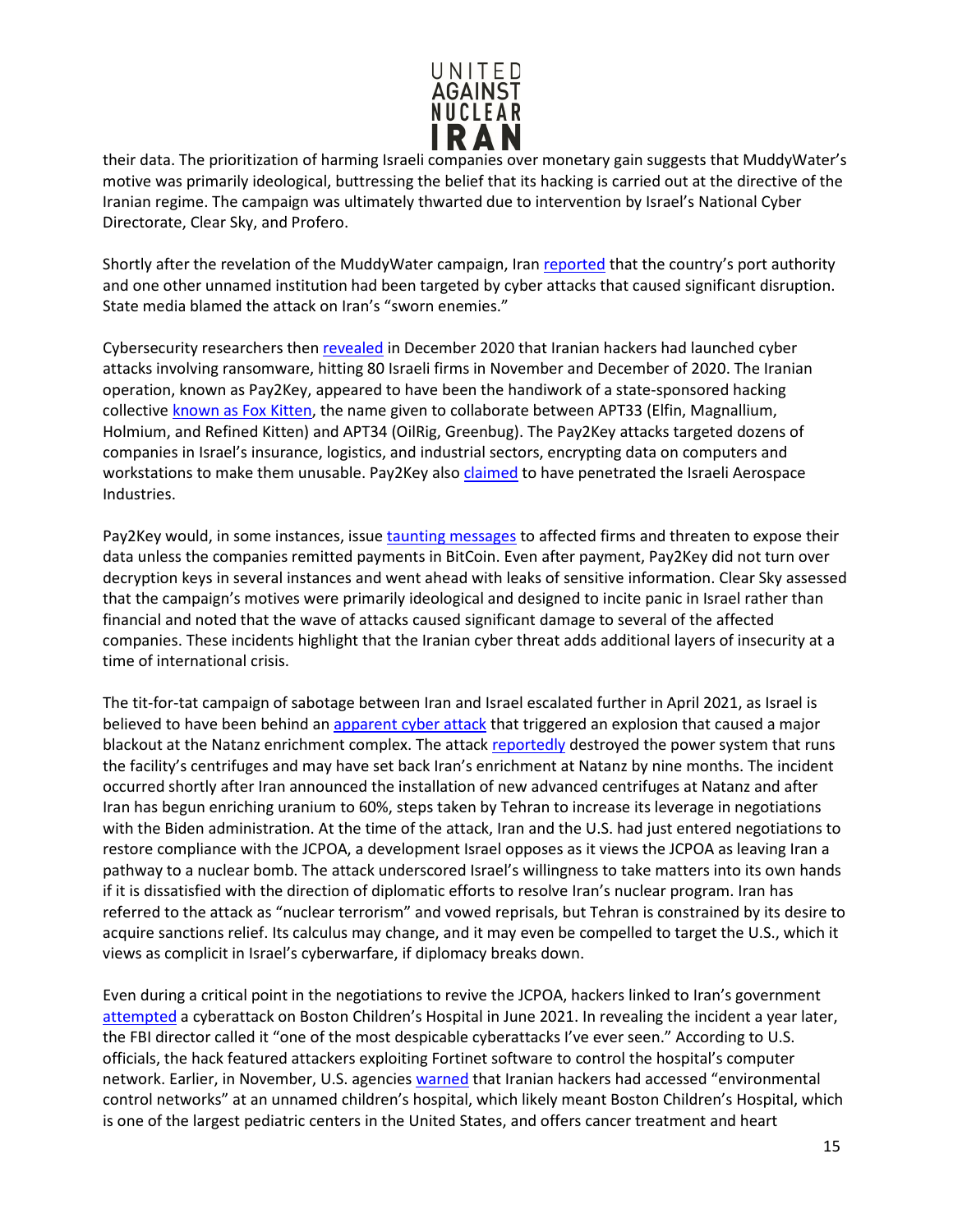

surgeries, among many other services. This shows that even in June 2021, when negotiators were reportedly making progress to revive the JCPOA—the actual negotiations themselves adjourned on June 20 for the Iranian presidential election—Iran's government was trying to attack critical infrastructure in the United States.

Beyond its escalating cyber warfare with Israel, Iran has also recently upped its cyber activities in terms of influence campaigns. U.S. authorities [alleged](https://www.reuters.com/article/us-usa-election-security-2020/u-s-intelligence-agencies-say-iran-russia-have-tried-to-meddle-in-2020-election-idUSKBN2771PI) that Tehran engaged in electoral interference during the 2020 U.S. presidential election by obtaining voter registration data and sending spoofed emails designed to intimidate voters and undermine confidence in U.S. democratic institutions. In December 2020, the FBI [found](https://www.washingtonpost.com/national-security/iran-election-fraud-violence/2020/12/22/4a28e9ba-44a8-11eb-a277-49a6d1f9dff1_story.html) that Iran had been behind a website called "Enemies of the People," which exploited claims of voter fraud in the United States to incite "lethal violence" against the FBI director, a former U.S. cybersecurity official, and state election officials who were involved in refuting the claims. The website posted these officials' home addresses and other personal information. These incidents demonstrate the growing investment Tehran is making in these kinds of operations, which target the United States.

### <span id="page-15-0"></span>**Conclusions**

The Iranian cyber threat poses unique challenges to American security given the difficulties with properly attributing attacks, the lack of clear-cut rules with regard to response options and concerns for escalatory responses, and the thousands of vulnerable sites throughout the country and among our allies and U.S. entities abroad that make for appealing targets. Iran has crossed a major red line by recently launching cyber attacks intended to cause harm to Israel's civilian populations by poisoning water systems and attempting an attack on Boston Children's Hospital. The main factor preventing Iran from launching major, disruptive cyber attacks against the U.S. homeland is not necessarily lack of opportunity or ability, but the regime's calculus as to whether the benefits of such an attack outweigh the costs it would likely incur.

To date, Iran has continually pushed the envelope in the offensive cyber realm, carrying out costly attacks against the United States and its European and Middle Eastern allies. Washington has mainly responded to increased Iranian regional provocations by engaging in its own cyber operations, for example, reportedly [targeting](https://www.nytimes.com/2019/08/28/us/politics/us-iran-cyber-attack.html) an Iranian paramilitary database which enabled the regime to surveil and plan attacks against tankers passing through the Persian Gulf.

The levers at the U.S.'s disposal to mitigate the Iranian cyber threat are less than ideal. The U.S. has the authority under **Executive Order 13694** to sanction entities engaging in malicious cyber-enabled conduct against the U.S., and is also able to issue indictments against Iranian cyber threat actors. But such actions are largely symbolic in effect.

This dynamic changed in September 2018, when President Trump issued National Security Presidential Memorandum 13 (NSPM 13), a classified directive that [reportedly](https://www.washingtonpost.com/world/national-security/trump-authorizes-offensive-cyber-operations-to-deter-foreign-adversaries-bolton-says/2018/09/20/b5880578-bd0b-11e8-b7d2-0773aa1e33da_story.html) enables the White House to permit the military to engage in offensive cyber operations without a lengthy review process. The measure, which then-National Security Advisor John Bolton played an important role in crafting and implementing, is designed to deter adversaries from cyber campaigns targeting critical networks or interfering in U.S. elections. Bolton asserted that the directive would create "structures of deterrence that will demonstrate to adversaries that the cost of their engaging in operations against us is higher than they want to bear." Cyber operations approved under NSPM 13 would have to fall short of the criteria for